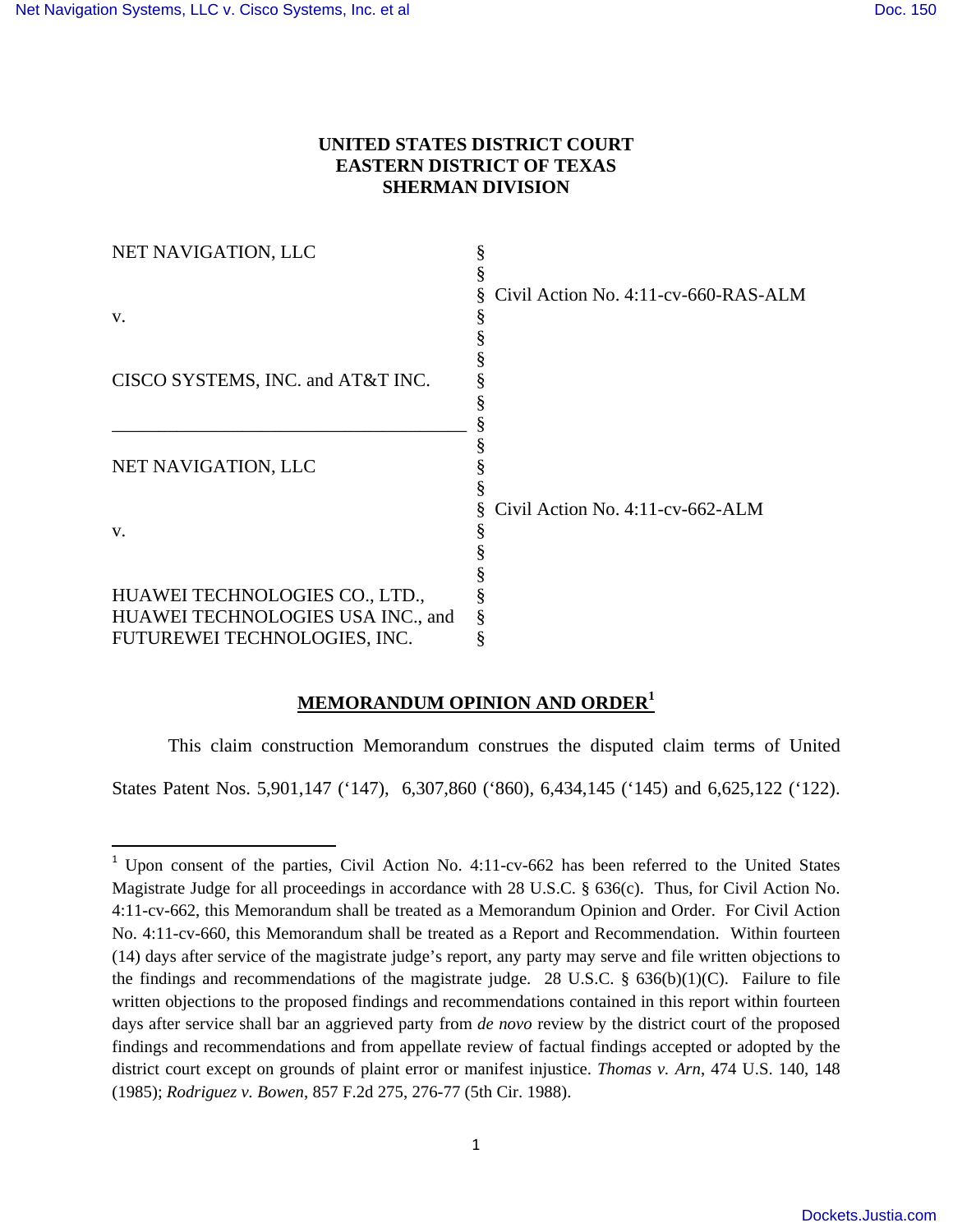Net Navigation filed common claim construction opening and reply briefs in both civil actions. The Defendants in both civil actions collectively filed a unified responsive brief in both civil actions. Citation herein is made to the briefing of the 4:11-cv-660 civil action: Net Navigation's Opening Brief (Dkt. 124), Defendants' Responsive Brief (Dkt. 133) and Net Navigation's Reply Brief (Dkt. 139). The Court conducted a claim construction hearing on November 14, 2012. For the following reasons, the Court provides the constructions set forth below.

# **BACKGROUND**

 The four patents-in-suit each claim priority to separate and unrelated original patent applications, except that the '145 Patent incorporates by reference the '860 Patent. The four patents generally relate to techniques for networking devices together, such as techniques utilized in computer networking equipment. Each patent addresses different problems that occur when transmitting data through network devices such as network switches and routers.

The '147 Patent relates to techniques for controlling congestion in a switch through the manner in which data queues are organized in the switch. '147 Patent Abstract. How much of the system's memory is consumed by any one given queue is controlled by a threshold limit. The threshold limit may be variable, with the threshold being high if the congestion of the system is low and the threshold being low if the congestion of the system is high. '147 Patent at 1:35-51.

The '860 Patent relates to a system that provides an interface between two networks in which data may need to be transformed between the networks. Abstract. The system utilizes two processors. The first processor determines how data is to be transformed and the second processor transforms the data at commands from the first processor. '147 Patent at 1:65-2:1. In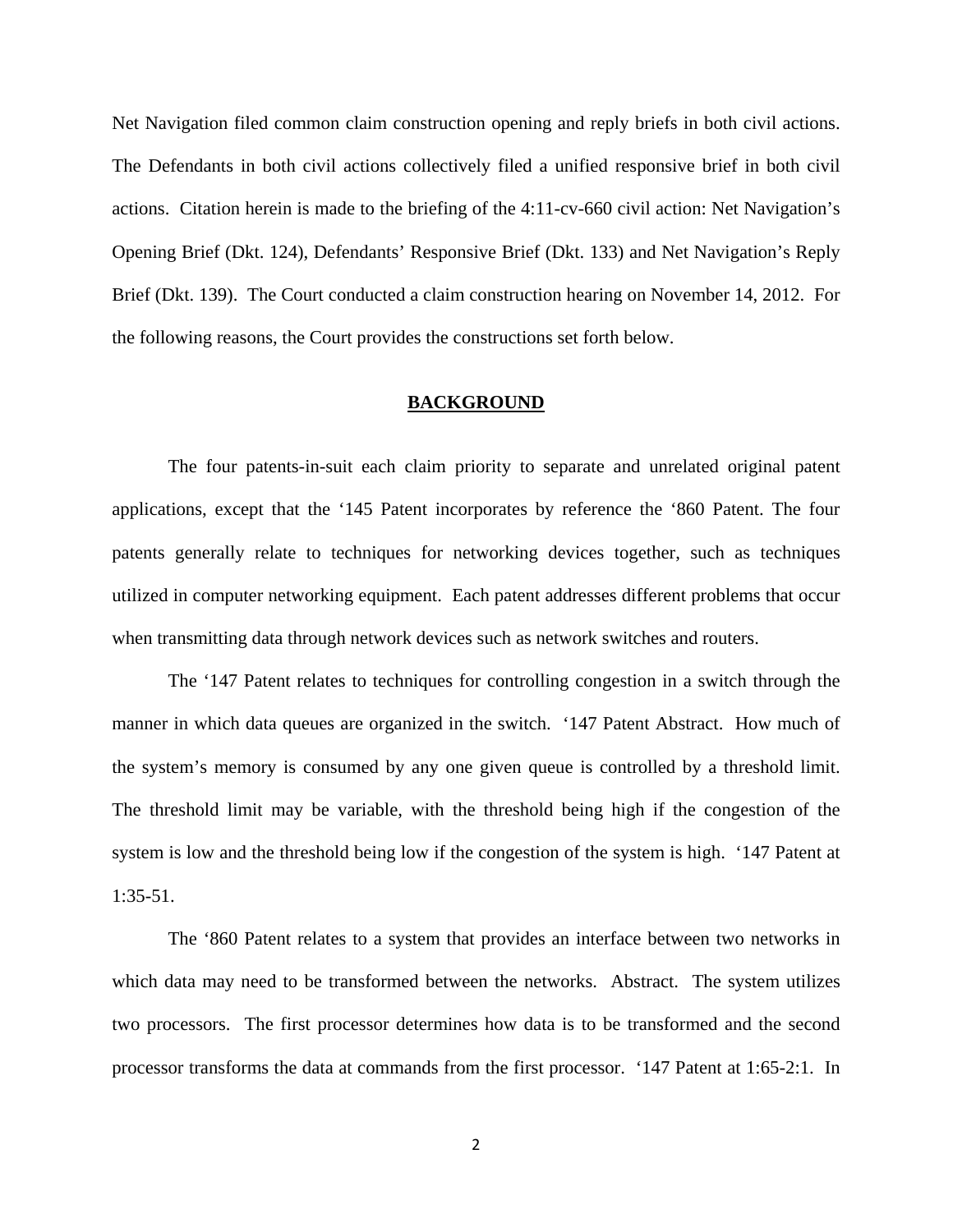some embodiments the first process is an intelligent programmable processor that may be slow and the second processor can have less intelligence but may be faster and less expensive. '147 Patent at 2:6-19, Abstract.

The '145 Patent describes a system in which data received at a port of a network device may be processed by different processing channels in parallel. '145 Patent Abstract. High data transmission rates may be obtained by using multiple data processing channels in parallel to increase system throughput. '145 Patent at 28-35.

The '122 Patent relates to techniques for selecting data for transmission in a network device. '122 Patent at 1:5-7. Data flows are provided with a data flow bandwidth parameter. '122 Patent at Abstract. Data flows are scheduled in queues for transmission dependent upon the bandwidth requirements. '122 Patent at Abstract, 4:6-67.

A summary judgment motion of invalidity based on indefiniteness has also been filed with regard to one term of the '860 Patent. Dkt. 123. That motion is addressed in a separate Memorandum Opinion.

## **LEGAL STANDARDS**

Claim construction is a matter of law. *Markman v. Westview Instruments, Inc.*, 52 F.3d 967, 979 (Fed. Cir. 1995). The purpose of claim construction is to resolve the meanings and technical scope of claim terms. *U.S. Surgical Corp. v. Ethicon, Inc.*, 103 F.3d 1554, 1568 (Fed. Cir. 1997). When the parties dispute the scope of a claim term, "it is the court's duty to resolve it." *O2 Micro Int'l Ltd. v. Beyond Innovation Tech. Co.*, 521 F.3d 1351, 1362 (Fed. Cir. 2008).

"It is a 'bedrock principle' of patent law that 'the claims of a patent define the invention to which the patentee is entitled the right to exclude.'" *Phillips v. AWH Corp.*, 415 F.3d 1303, 1312 (Fed. Cir. 2005) (quoting *Innova/Pure Water, Inc. v. Safari Water Filtration Sys., Inc.*, 381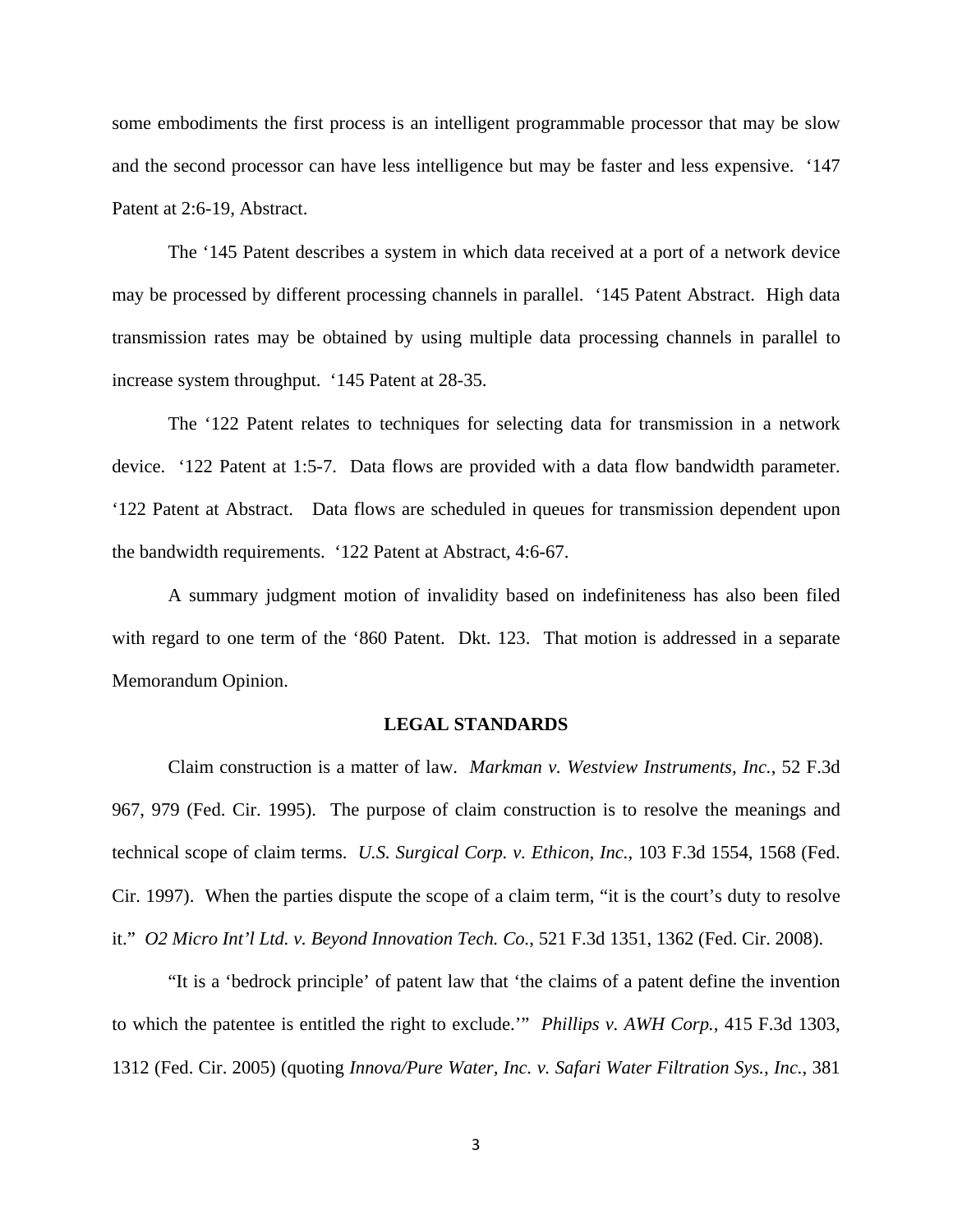F.3d 1111, 1115 (Fed. Cir. 2004)). The Court examines a patent's intrinsic evidence to define the patented invention's scope. *Phillips,* 415 F.3d at 1313-14; *Bell Atl. Network Servs., Inc. v. Covad Commc'ns Group, Inc.*, 262 F.3d 1258, 1267 (Fed. Cir. 2001). Intrinsic evidence includes the claims, the rest of the specification, and the prosecution history. *Phillips*, 415 F.3d at 1312- 13; *Bell Atl. Network Servs.*, 262 F.3d at 1267. The Court gives claim terms their ordinary and customary meaning as understood by one of ordinary skill in the art at the time of the invention. *Phillips*, 415 F.3d at 1312-13; *Alloc, Inc. v. Int'l Trade Comm'n*, 342 F.3d 1361, 1368 (Fed. Cir. 2003).

Claim language guides the Court's construction of claim terms. *Phillips*, 415 F.3d at 1314. "[T]he context in which a term is used in the asserted claim can be highly instructive." *Id*. Other claims, asserted and unasserted, can provide additional instruction because "terms are normally used consistently throughout the patent." *Id*. Differences among claims, such as additional limitations in dependent claims, can provide further guidance. *Id*.

"[C]laims 'must be read in view of the specification, of which they are a part.'" *Id*. at 315 (quoting *Markman*, 52 F.3d at 979). "[T]he specification 'is always highly relevant to the claim construction analysis. Usually, it is dispositive; it is the single best guide to the meaning of a disputed term.'" *Id*. (quoting *Vitronics Corp.v. Conceptronic, Inc.*, 90 F.3d 1576, 1582 (Fed. Cir. 1996)); *Teleflex. Inc. v. Ficosa N. Am. Corp.*, 299 F.3d 1313, 1325 (Fed. Cir. 2002). In the specification, a patentee may define his own terms, give a claim term a different meaning that it would otherwise possess, or disclaim or disavow some claim scope. *Phillips*, 415 F.3d at 1316. Although the Court generally presumes terms possess their ordinary meaning, this presumption can be overcome by statements of clear disclaimer. *See SciMed Life Sys., Inc. v. Advanced Cardiovascular Sys.*, *Inc*., 242 F.3d 1337, 1343-44 (Fed. Cir. 2001). This presumption does not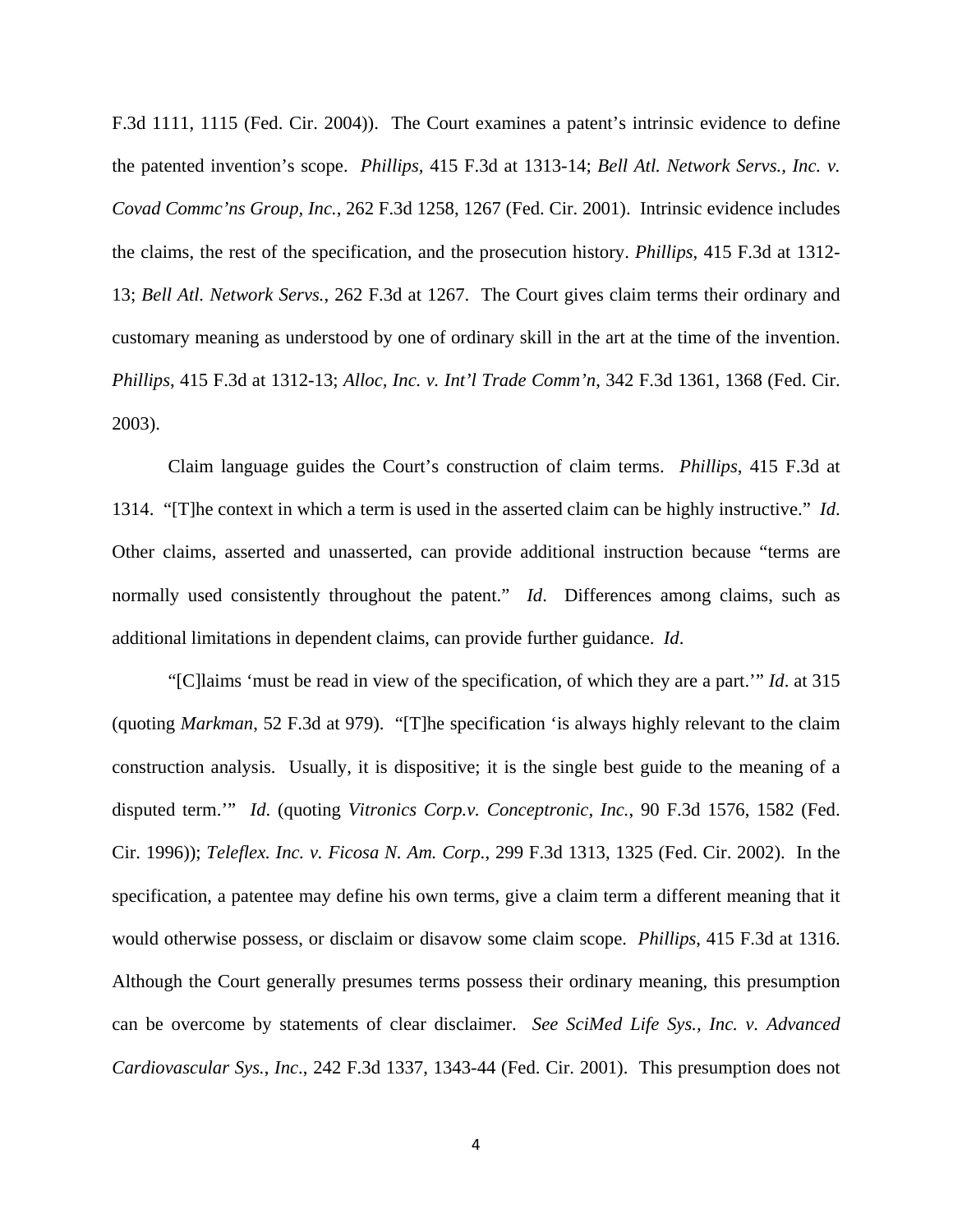arise when the patentee acts as his own lexicographer. *See Irdeto Access, Inc. v. EchoStar Satellite Corp.*, 383 F.3d 1295, 1301 (Fed. Cir. 2004).

The specification may also resolve ambiguous claim terms "where the ordinary and accustomed meaning of the words used in the claims lack sufficient clarity to permit the scope of the claim to be ascertained from the words alone." *Teleflex*, 299 F.3d at 1325. For example, "[a] claim interpretation that excludes a preferred embodiment from the scope of the claim 'is rarely, if ever, correct.'" *Globetrotter Software, Inc. v. Elam Computer Group Inc.*, 362 F.3d 1367, 1381 (Fed. Cir. 2004) (quoting *Vitronics Corp.*, 90 F.3d at 1583). But, "[a]lthough the specification may aid the court in interpreting the meaning of disputed language in the claims, particular embodiments and examples appearing in the specification will not generally be read into the claims." *Constant v. Advanced Micro-Devices, Inc.*, 848 F.2d 1560, 1571 (Fed. Cir. 1988); *see also Phillips*, 415 F.3d at 1323.

The prosecution history is another tool to supply the proper context for claim construction because a patentee may define a term during prosecution of the patent. *Home Diagnostics Inc. v. LifeScan, Inc.*, 381 F.3d 1352, 1356 (Fed. Cir. 2004) ("As in the case of the specification, a patent applicant may define a term in prosecuting a patent"). The well established doctrine of prosecution disclaimer "preclud[es] patentees from recapturing through claim interpretation specific meanings disclaimed during prosecution." *Omega Eng'g Inc. v. Raytek Corp.*, 334 F.3d 1314, 1323 (Fed. Cir. 2003). "Indeed, by distinguishing the claimed invention over the prior art, an applicant is indicating what the claims do not cover." *Spectrum Int'l v. Sterilite Corp.*, 164 F.3d 1372, 1378-79 (Fed. Cir. 1988) (quotation omitted). "As a basic principle of claim interpretation, prosecution disclaimer promotes the public notice function of the intrinsic evidence and protects the public's reliance on definitive statements made during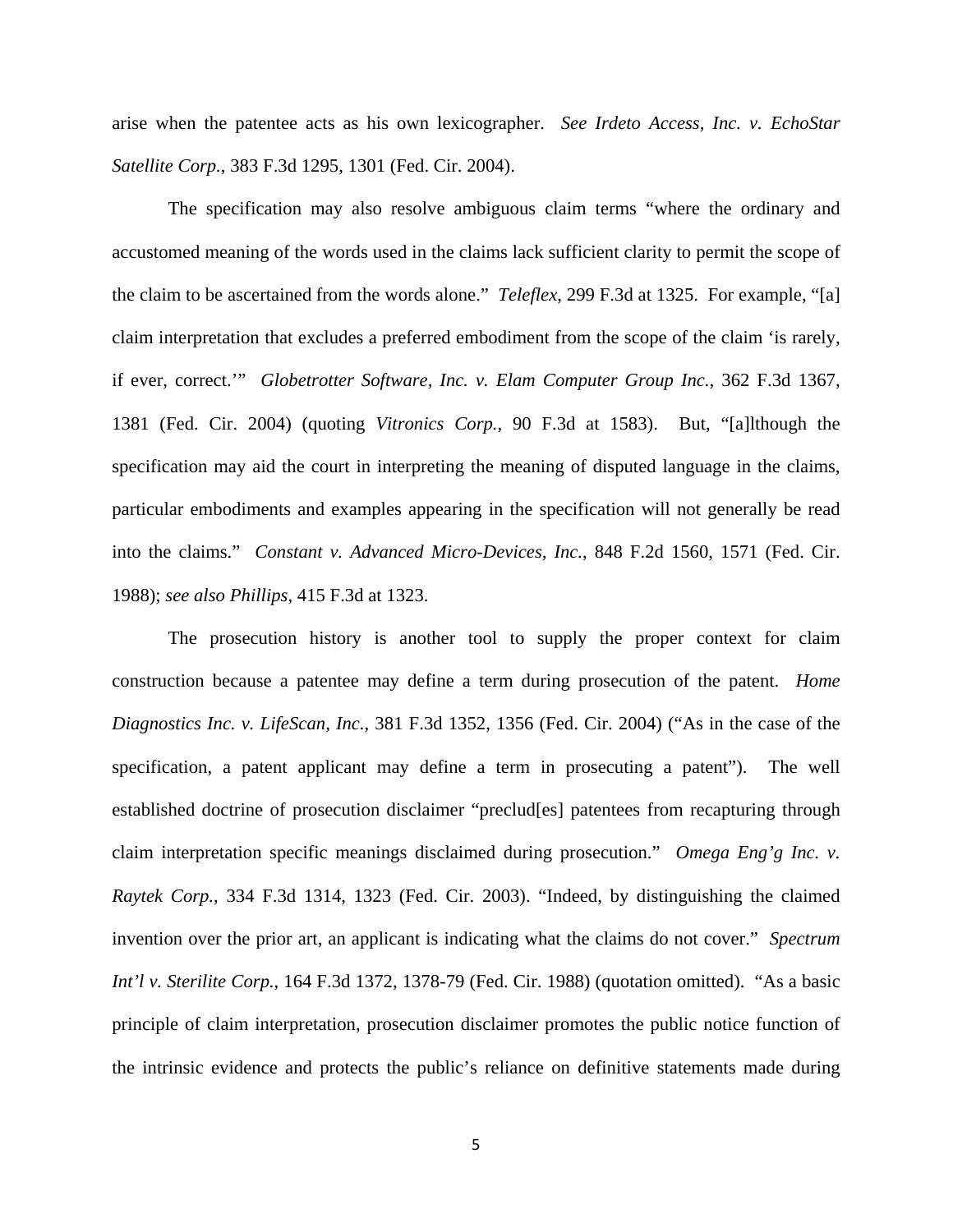prosecution." *Omega Eng'g, Inc.*, 334 F.3d at 1324. However, the prosecution history must show that the patentee clearly and unambiguously disclaimed or disavowed the proposed interpretation during prosecution to obtain claim allowance. *Middleton Inc. v. 3M Co.*, 311 F.3d 1384, 1388 (Fed. Cir. 2002). Statements will constitute disclaimer of scope only if they are "clear and unmistakable statements of disavowal." *See Cordis Corp. v. Medtronic Ave, Inc.*, 339 F.3d 1352, 1358 (Fed. Cir. 2003). An "ambiguous disavowal" will not suffice. *Schindler Elevator Corp. v. Otis Elevator Co.*, 593 F.3d 1275, 1285 (Fed. Cir. 2010) (citation omitted).

The doctrine of claim differentiation provides that "different words or phrases used in separate claims are presumed to indicate that the claims have different meaning and scope." *Seachange Intl. Inc., v. C-COR, Inc.*, 413 F.3d 1361, 1368 (Fed. Cir. 2005) (citing *Karlin Tech. Inc. v. Surgical Dynamics, Inc.*, 177 F.3d 968, 971-72 (Fed. Cir. 1999)). However, the doctrine "only creates a presumption that each claim in a patent has a different scope; it is not a hard and fast rule of construction." *Id*. at 1369 (quoting *Kraft Foods, Inc. v. Int'l Trading Co.*, 203 F.3d 1362, 1368 (Fed. Cir. 2000)). The "claims cannot enlarge what is patented beyond what the inventor has described as the invention." *Abbott Labs. v. Sandoz, Inc.*, 566 F.3d 1282, 1288 (Fed. Cir. 2009) (citations omitted).

Although, "less significant than the intrinsic record in determining the legally operative meaning of claim language," the Court may rely on extrinsic evidence to "shed useful light on the relevant art." *Phillips*, 415 F.3d at 1317 (quotation omitted). Technical dictionaries and treatises may help the Court understand the underlying technology and the manner in which one skilled in the art might use claim terms, but such sources may also provide overly broad definitions or may not be indicative of how terms are used in the patent. *Id*. at 1318. Similarly, expert testimony may aid the Court in determining the particular meaning of a term in the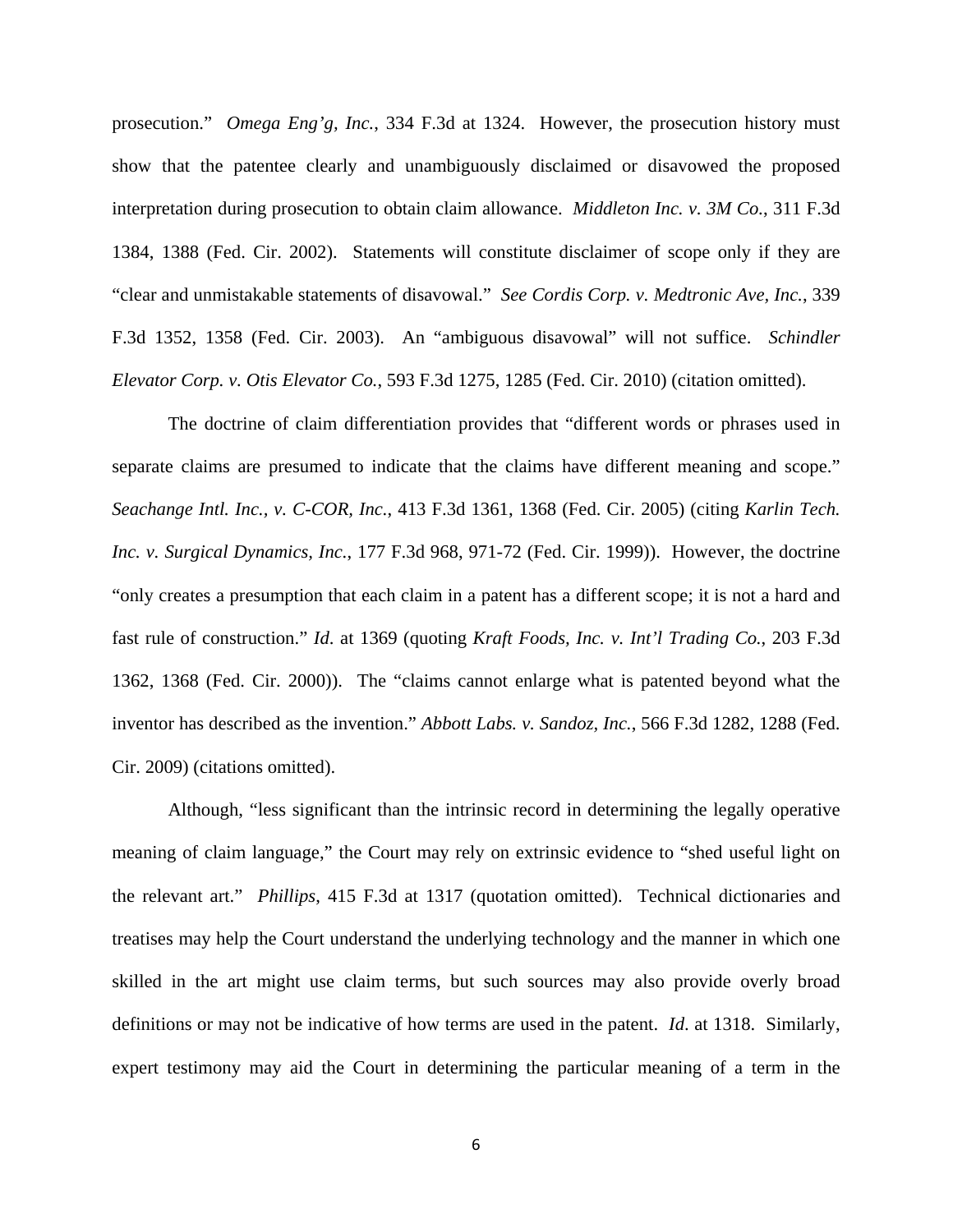pertinent field, but "conclusory, unsupported assertions by experts as to the definition of a claim term are not useful." *Id*. Generally, extrinsic evidence is "less reliable than the patent and its prosecution history in determining how to read claim terms." *Id*.

# **DISPUTED CLAM TERMS**

# **'147 Patent**

**1. Preambles of Claims 1, 29, 31, including "network routing apparatus" and "network data" Claims 1, 29, 31** 

**"A method for processing cells in an ATM switch, the method comprising:" '147 Claim 1** 

**"A method for processing network data in an network routing apparatus, the method comprising": '147 Claim 29** 

| <b>Net Navigation</b>                               | <b>Defendants</b>                                    |
|-----------------------------------------------------|------------------------------------------------------|
| Preambles are not limiting; to the extent they are, | Preambles are limitations, and limited to processing |
| only claim 1 is limited to processing ATM cells in  | of ATM cells in an ATM switch                        |
| an ATM switch;                                      |                                                      |
|                                                     | "network routing apparatus": "a switch that          |
| Alternatively, if "network routing apparatus" is    | operates on ATM cells" (came as "ATM Switch)         |
| construed: "a device for forwarding data in a       |                                                      |
| network"                                            | "network data": "fixed size segments of              |
|                                                     | information used in an ATM network, each having      |
| Alternatively, if "network data" is construed: no   | a header field and a payload field" (same as         |
| construction necessary or "information transmitted  | "cells")                                             |
| in a network"                                       |                                                      |

**"A network routing apparatus comprising": '147 Claim 31** 

The primary issues before the court are whether the preambles are limiting, and if so,

what is the proper construction of "network routing apparatus" and "network data."

### **a. The Parties' Positions**

Net Navigation argues that as an initial matter preambles are generally not limiting, quoting the Federal Circuit as holding "a preamble is not limiting where a patentee defines a structurally complete invention in the claim body and uses the preamble only to state a purpose or intended use for the invention." Dkt. 124 at 5 (quoting *Catalina Mktg. Int'l, Inc. v.*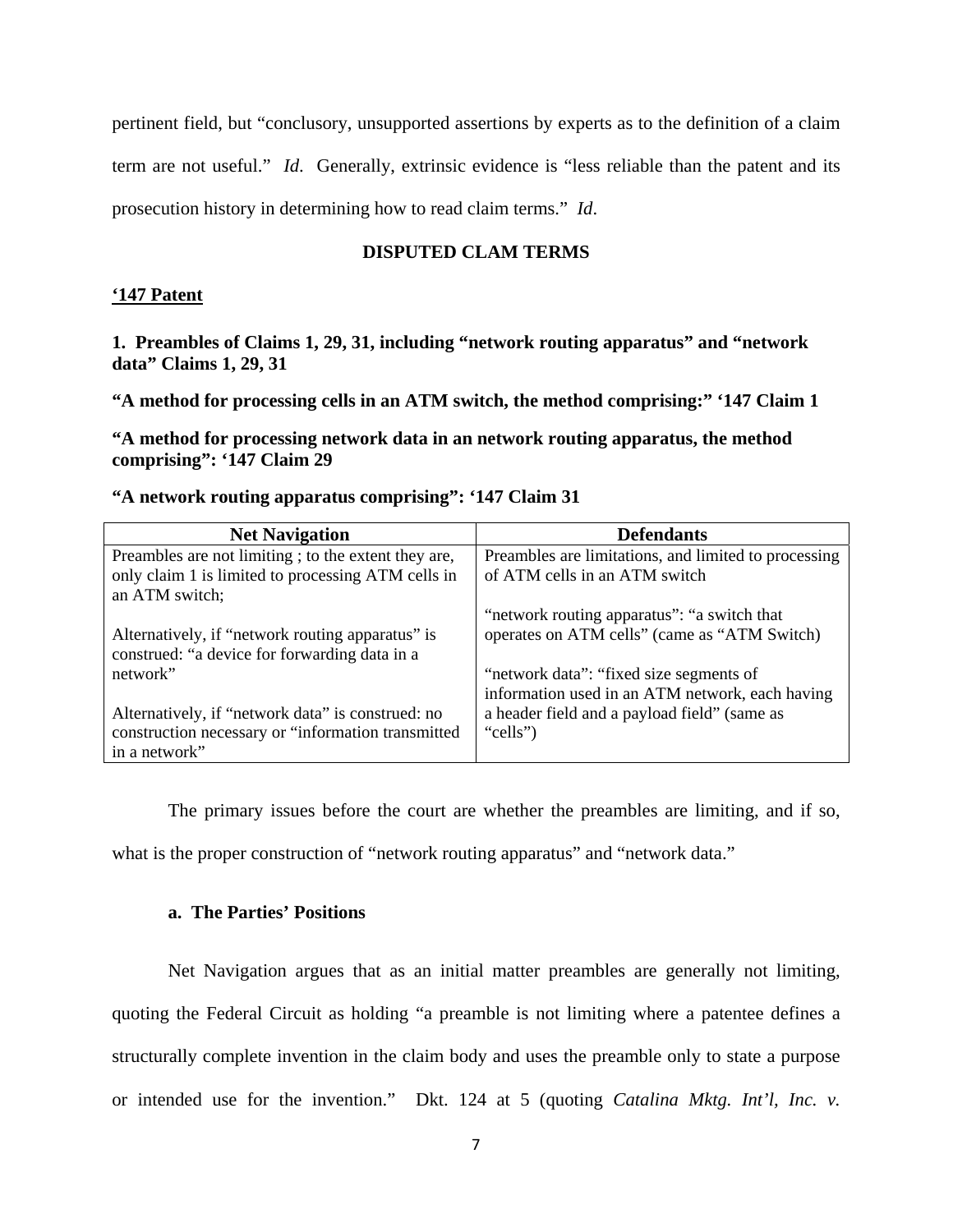*Coolsavings.com, Inc.*, 289 F.3d 801, 808 (Fed. Cir. 2002). Net Navigation asserts that the preambles in question recite classic purposive language and are thus not limiting. As to the antecedent basis arguments raised by Defendants, Net Navigation notes that the *Eaton* case states that when a preamble provides antecedent basis "then the preamble **may** act as a necessary component of the claimed invention." Dkt. 139 at 3 (citing *Eaton Corp. v. Rockwell Int'l Corp.*, 323 F.3d 1332, 1339 (Fed. Cir. 2003) emphasis added).

 If the preambles are to be construed, Net Navigation asserts that only claim 1 is limited to processing ATM cells in an ATM switch. As to the terms "network routing apparatus" and "network data," even if the preambles are limiting Net Navigation asserts that these terms do not require construction because the terms have widely accepted meanings and have no specialized meaning in the context of the '147 Patent. Dkt. 124 at 5-6. Alternatively, if construed, Net Navigation asserts that its constructions are consistent with the specification. Dkt. 124 at 6 (citing 3:9, 20:7-8, 22:7-9, 22:21, 21:55-57 and 27:16-20).<sup>2</sup> Net Navigation also cites to a variety of technical dictionaries. Dkt. 124 at 6-7.

 Net Navigation asserts that Defendants' constructions of "network routing apparatus" and "network data" improperly limit the scope of claims 29 and 31 to one type of network device, ATM switches. Net Navigation acknowledges that an ATM switch is disclosed in the preferred embodiment but asserts that the claim terms in question are not limited to a particular type of device. Dkt. 124 at 7. Net Navigation also asserts that the doctrine of claim differentiation dictates that these terms by given a different meaning since the terms "ATM switch" and "cells" are used in the preamble of claim 1 but not in the other claims. In particular, Net Navigation

<sup>&</sup>lt;sup>2</sup> Unless otherwise noted, the patent column and lines (x:y) used herein references the corresponding patent in which the claim term is being construed.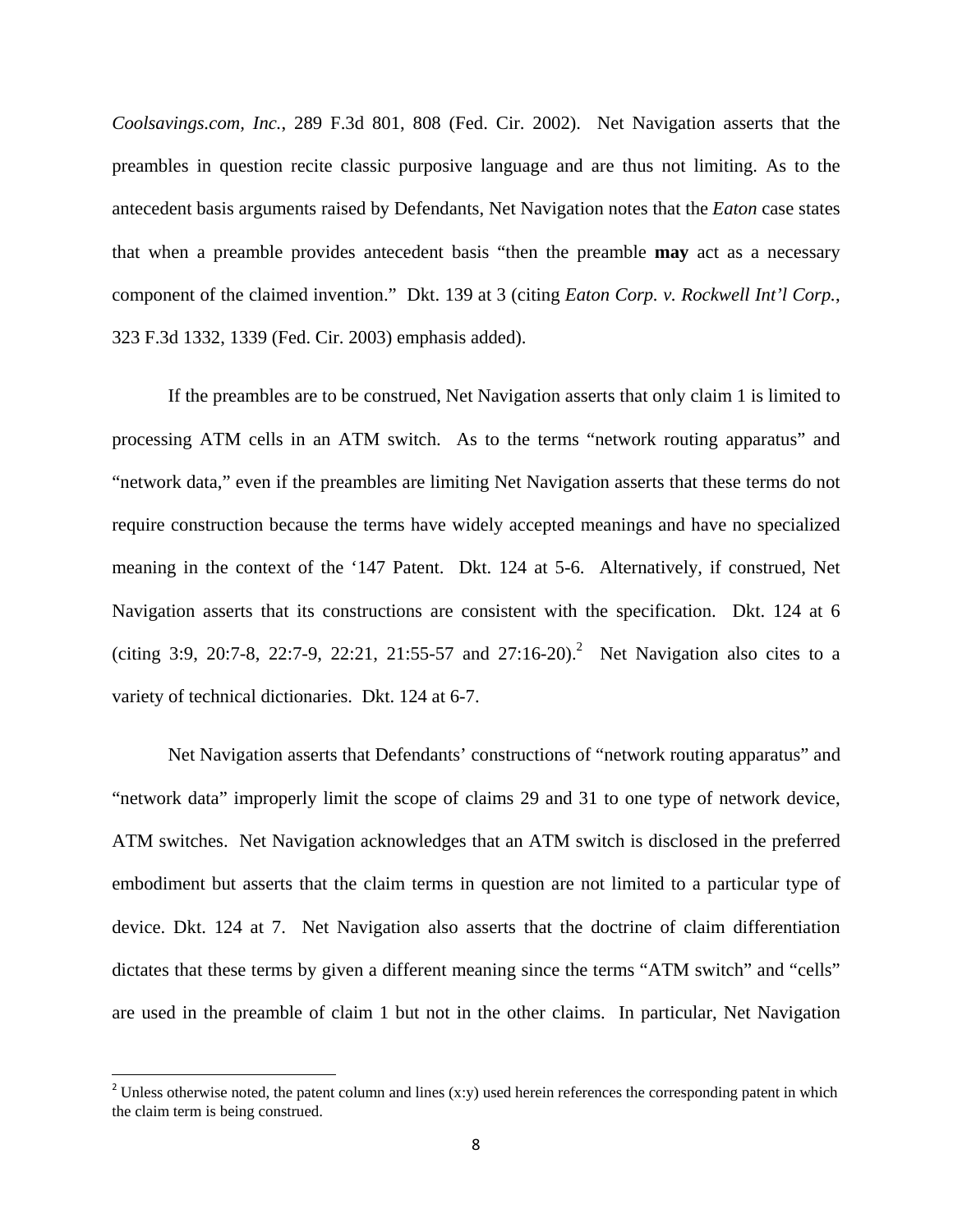notes that different claim terms are presumed to have a difference in meaning (citing *Tandon Corp. v. U. S. Int'l Trade Comm'n*, 831 F.2d 1017, 1023 (Fed. Cir. 1987)) and further notes that the only difference between claims 1 and 29 is the replacement of the term "cell" with "network data" and replacement of the term "ATM switch" with "network routing apparatus." Dkt. 124 at 7-8. Net Navigation asserts that the claims should not be rewritten and effect should be given to the use of different terms in the different claims.<sup>3</sup>

Defendants assert that the Federal Circuit has held that a preamble is limiting "if it recites essential structure or steps, or if it is 'necessary to give life, meaning, and vitality' to the claim." Dkt. 133 at 4 (quoting *Poly-America, L.P. v. GSE Lining Tech., Inc.*, 383 F.3d 1303, 1309-10 (Fed. Cir. 2004). Defendants assert that without the preambles one cannot determine the context of the claims or even if the steps apply in a network routing context at all, and thus the preambles are essential. Dkt. 133 at 4-5. Defendants assert that the specification reinforces that the limitation of the terms to ATM switches, citing to the patent title and to a statement in the Background of the Invention which states "the present invention relates to networks, and more particularly to controlling congestion in ATM switches in networks." Defendants assert that the key aspect of the disclosed embodiment would be lost unless the preambles are construed. Dkt. 133 at 6.

Defendants further assert that the preambles are limiting because terms within the claim bodies rely upon the preambles for antecedent basis, quoting the Federal Circuit to assert that the claims "clearly fall[] within those cases where the preamble is held to be limiting because the 'limitations in the body of the claim rely upon and derive antecedent basis from the preamble.'"

 $3$  The parties dispute whether Net Navigation's constructions raise written description and enablement validity issues but appear to agree that such issues should be argued at a later time. Dkt. 133 at 9, n. 9; Dkt. 139 at 1, n.1.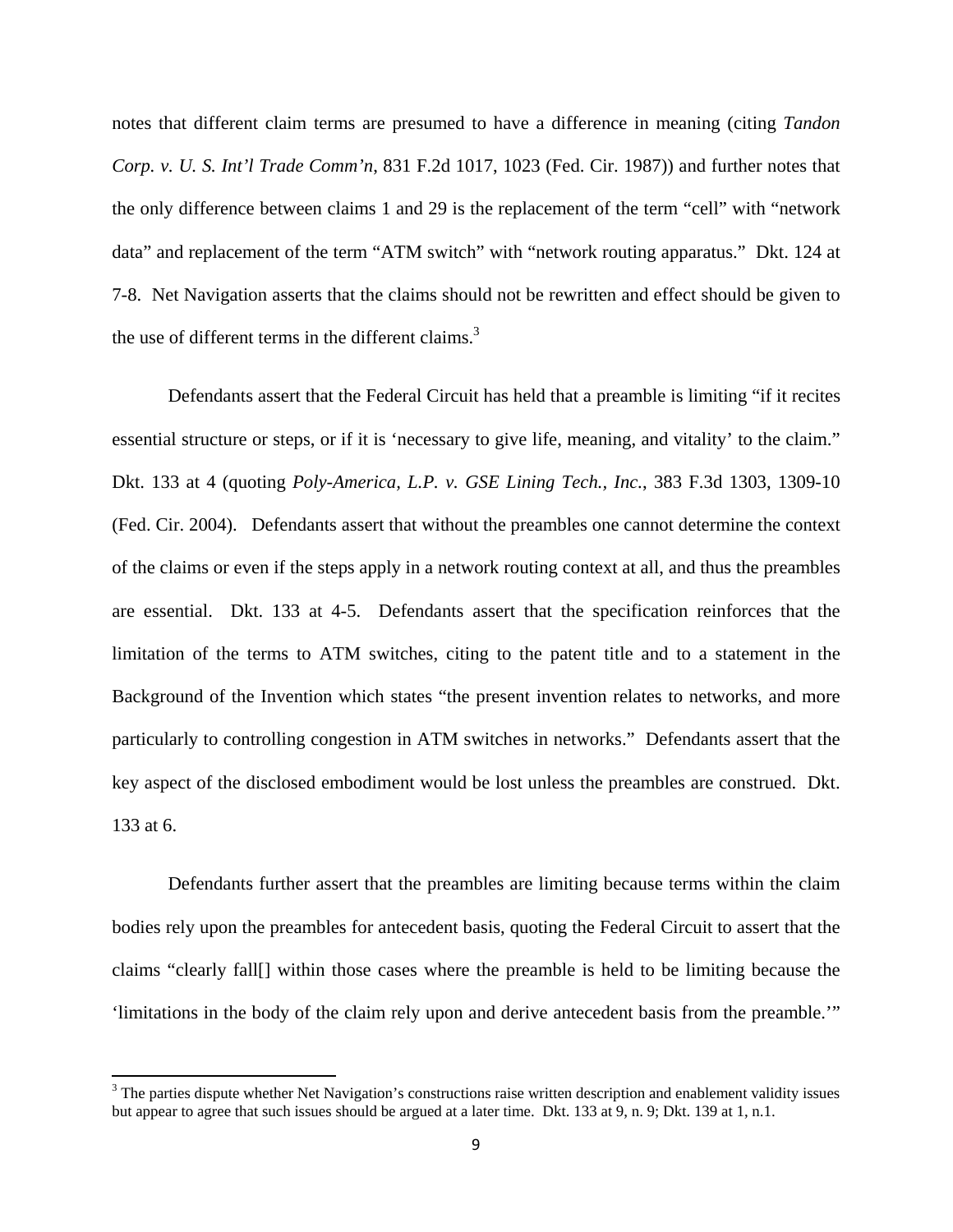Dkt. 133 at 6 (quoting *Highmark, Inc. v. Allcare Health Mgmt. Sys., Inc.*, 687 F.3d 1300, 1311 (Fed. Cir. 2012 (citing *Eaton Corp. v. Rockwell Int'l Corp.*, 323 F.3d 1332, 1339 (Fed. Cir. 2003)). Defendants note that in the body of claim 1 references to "the cells" and "the switch" refer back to the preamble for antecedent basis. Defendants also assert that the agreed construction for cells refers to a use in ATM networks, thus confirming that "the switch" in the claim body is the "ATM switch" provided in the preamble. Dkt. 133 at 6. Defendants also assert that the body of claim 29 refers to "the network data" and "the apparatus" and that the body of claim 31 refers to "the apparatus," all terms which derive antecedent basis from the preambles. Dkt. 133 at 6.

Defendants assert that when construing "network routing apparatus" and "network data," such terms should be limited to ATM systems. Defendants assert that the entire patent is focused on ATM devices. Defendants note the title of the patent includes "ATM switches" and cites to the following quotations:

In an ATM switch, queue thresholds vary dynamically depending on switch congestion. All the queues are organized in one or more classes. The thresholds for each claim depend inversely on the number of cells in all the queues of the class. Abstract.

The present invention relates to networks, and more particularly to controlling congestion in ATM switches in networks. 1:6-8.

Dkt. 133 at 7. Defendants also state that the Description of Preferred Embodiments section of the patent begins: "An ATM switch threshold function is described below." Dkt. 133 at 7 (quoting 3:18). Defendants also cite to numerous other portions of the specification which reference ATM switches and cells. Dkt. 133 at 7, n. 7. At the hearing, Defendants pointed to the Description of the Drawings which repeated described drawings as including "an ATM switch of the present invention." Hearing Tr. at 42. Defendants quote the Federal Circuit: "[w]hen a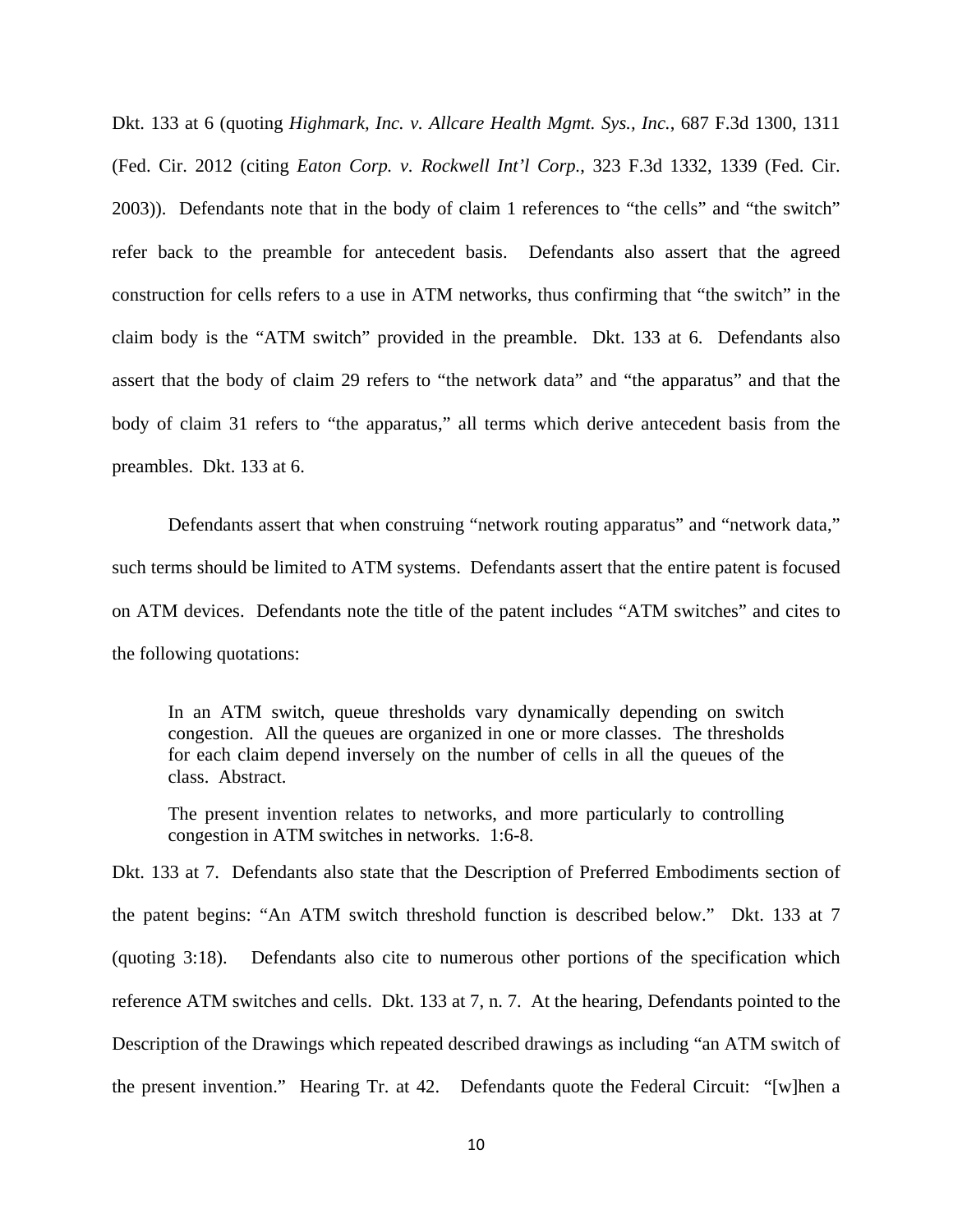patent thus describes the features of the 'present invention' as a whole, this description limits the scope of the invention." Dkt. 133 at 8 (quoting *Verizon Servs. Corp. v. Vonage Holdings Corp.*, 503 F.3d 1295, 1308 (Fed. Cir. 2007). Thus, Defendants assert that a clear disavowal is not needed in the specification in such circumstances to read limitations from the specification embodiments into the claims. Defendants assert that the only specification support cited by Net Navigation is standard concluding paragraph boilerplate language asserting that the claims are not limited to the disclosed embodiments, and such boilerplate is standard language that does not serve to disregard a patent's whole explicit description. Dkt. 133 at 8-9. Defendants further assert that the techniques of the '147 Patent are specific to idiosyncrasies of ATM systems. For example, Defendants assert that the disclosed technique tracks the available capacity of the memory at any given time by counting the number of cells in the memory. Defendants assert that this scheme relies on the ATM feature that the cells are a fixed size so that cell count is an accurate measure of memory usage. Dkt. 133 at 9 (citing 1:37-61, 12:64-13:3). Defendants conclude that the patent discloses only ATM, the techniques are specific to ATM and there is nothing to indicate that the inventor had possession of any claimed subject matter beyond ATM at the time of filing. As to Net Navigation's claim differentiation arguments, Defendants noted at the oral hearing that the Federal Circuit has found that two claims can cover the same subject matter using different terms, citing *Curtiss-Wright Flow Control Corp. v. Velan, Inc.*, 438 F.3d 1374, 1380 (Fed. Cir. 2006). Hearing Tr. at 56-57.

 On reply to Defendants' idiosyncratic ATM features argument, Net Navigation asserted at the oral hearing that the novelty of the '147 patent was using the available memory information to control congestion with the use of region ID's to adjust thresholds. Thus, Net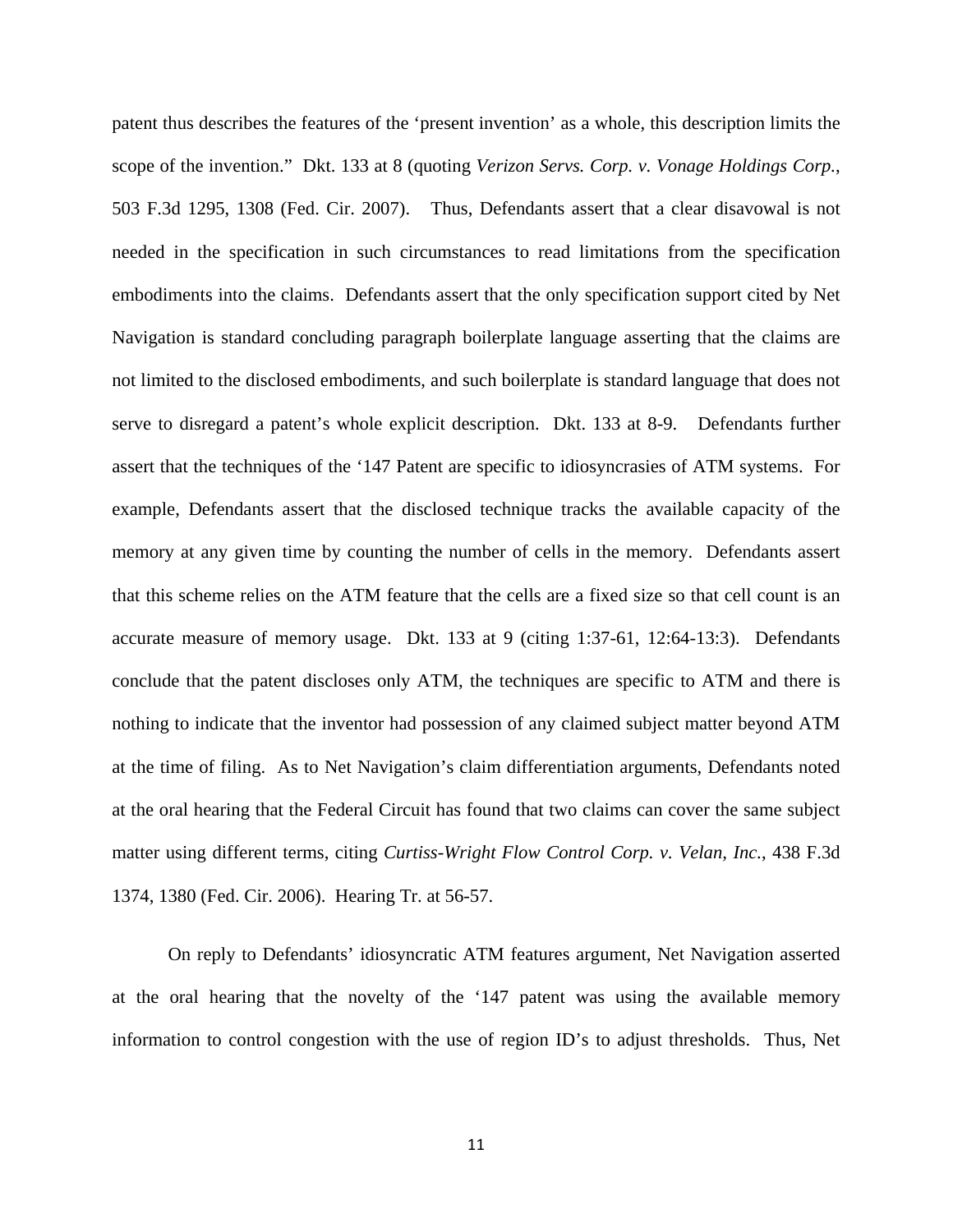Navigation asserted that the novelty was not counting cells but related to keeping track of memory usage to set thresholds. Hearing Tr. at 39.

#### **b. Analysis**

The parties agree that it is basic tenet that preambles are typically not limitations. However, preambles are limitations when "necessary to give life, meaning, and vitality." Defendants correctly point out that when antecedent basis for terms in the claim body is found in the preamble, such preambles may form a claim limitation. Here, in each case terms in the claim bodies receive antecedent basis from the preamble. Thus, in claim 1 "the cells" refers to the cells of the preamble and "the switch" refers to "an ATM switch" recited in the preamble. Likewise for claim 29, "the network data" refers to "network data" first identified in the preamble and "the apparatus" refers to "a network routing apparatus" provided in the preamble. Similarly, in claim 31, the body of the claim contains "the apparatus" which finds antecedent basis in "a network routing apparatus" of the preamble. Thus, for example, "the switch" is not just any switch but "the ATM switch" and "the apparatus" is the "network routing apparatus." The preambles therefore provide meaning to the claim terms found in the body.

As to claim 1, the parties do not dispute that including the preamble as a limitation, requires a construction that claim 1 is limited to an ATM switch. With regard to claims 29 ad 31, Defendants do make a point that the only disclosed embodiment is ATM embodiment. However, merely being the sole embodiment does not mandate restricting to that embodiment. *Phillips*, 415 F.3d at 1323. Defendants have not pointed to a disavowal within the specification; rather they only point to the sole embodiments being ATM.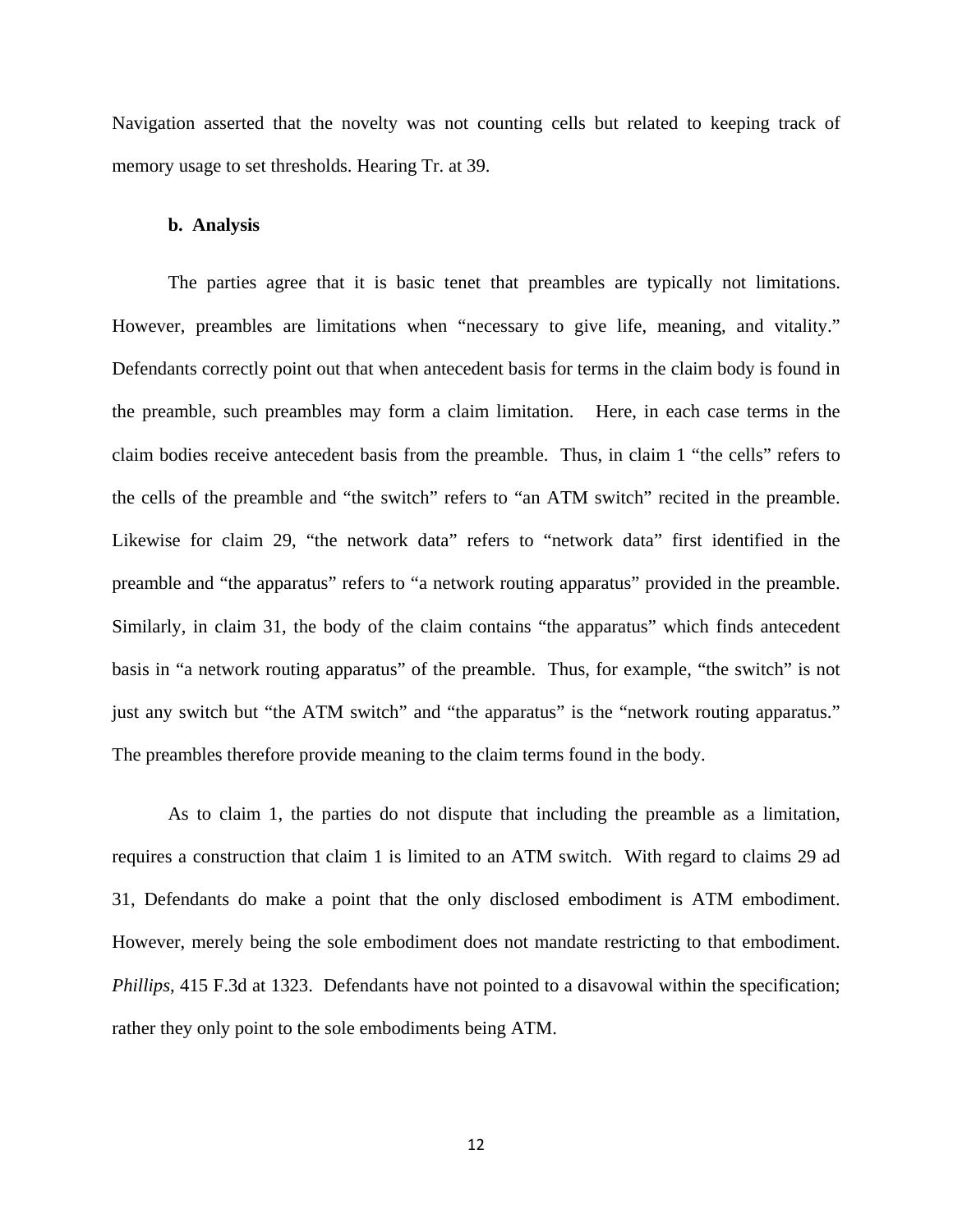As noted in *Phillips*, ultimately, the claims are still the fundamental starting point. *Phillips*, 415 F.3d at 1312-13. Here the intent and meaning of the claims was made explicitly clear that more than ATM was being claimed as some independent claims explicitly call out cells and ATM switches (claim 1, 8, 13, 20, 26) however other claims do not (claim 29 and 31). Moreover, claims 1 and 29 are almost verbatim identical, except for one claim explicitly reciting cells and ATM switch and the other claim (claim 29) explicitly not referencing ATM but rather merely using "network data" and "network routing apparatus." Defendants are correct that as noted in *Curtiss-Wright* two claims may cover the same general subject matter using different terms. However, *Curtiss-Wright* was not a case, as here, in which near verbatim claims exist but for the disputed term. *See Curtiss-Wright*, 438 F.3d at 1380-81. Here the intent and scope of the claims can be seen clearly. Moreover, merely because the described embodiments are ATM protocols, a sole embodiment does not mandate limiting the claims to that embodiment. *Phillips,*  415 F.3d at 1323. Defendants have not pointed to language in the specification that disavows the claim meaning. At the oral hearing Defendants asserted that the entirety of the specification had to be given weight to determine "what the inventors actually invented and intended to envelop with the claims." Hearing Tr. at 55-56 (quoting *Renishaw PLC v. Marpass Societa' per Azioni,*  158 F.3d 1243, 1250 (Fed. Cir. 1998)). As noted above, the claims seem clear. Further, Defendants' citations to the "present invention" language are lacking. For example, at 1:5-8 cited by Defendants the specification states "the present invention relates to networks" and only "more particularly" to ATM switches. The descriptions of the drawings referenced by Defendants do not state that the present invention is limited to ATM switches by merely that the drawings show "an ATM switch of the present invention."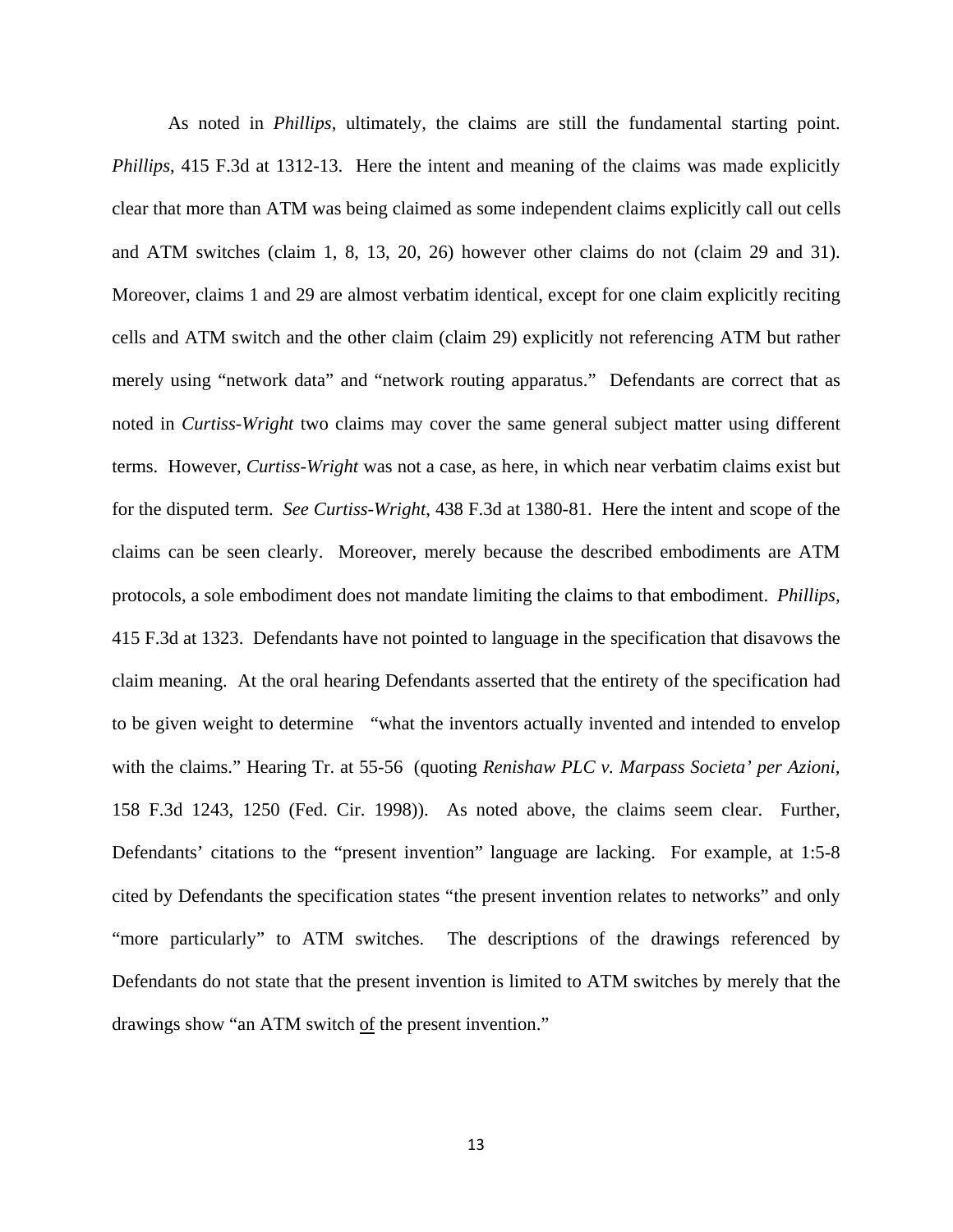The specification further provides support and understanding that the concepts of interest broadly related to memory usage, switch congestion and adjusting thresholds. Thus, for example the Summary of Invention begins, "[t]he present invention allows changing thresholds depending on the switch congestion." 1:37-40. Cells are only mentioned in relation to "in some embodiments." *Id.* Other portions of the Summary of Invention are also drafted in the context of controlling the amount of "memory" a queue is allowed to use as opposed to merely controlling the count of cells in a queue. 1:42-47, 2:7-17. In the context of the intrinsic record as a whole, including the claims and the specification, it is not clear that one skilled in the art would understand the terms "network data" and "network routing apparatus" to be limited in a manner sought by Defendants.

The Court finds the disputed terms of the preambles of Claims 1, 29 and 31 to be limiting. The Court does not find the terms in Claims 29 and 31 to be ATM limited. The Court construes "network routing apparatus" as: "a device for forwarding data in a network." The Court construes "network data" as: "information transmitted in a network."

**2. "in order to control congestion of the [switch/apparatus]" '147 Claims 1, 29, 31** 

| <b>Net Navigation</b>                              | <b>Defendants</b>                                  |
|----------------------------------------------------|----------------------------------------------------|
| Plain and ordinary meaning.                        | "[in order to control] the total [amount of data / |
|                                                    | number of cells] out of the total capacity of the  |
| Alternatively: "in order to control excess network | [switch $/$ apparatus]"                            |
| traffic of the switch / apparatus                  |                                                    |

#### **a. The Parties' Positions**

Net Navigation asserts that the disputed term does not require construction because the individual words have familiar, non-technical accepted meanings. Net Navigation asserts that in contrast, Defendants' construction merely will cause jury confusion. Dkt. 124 at 10. Net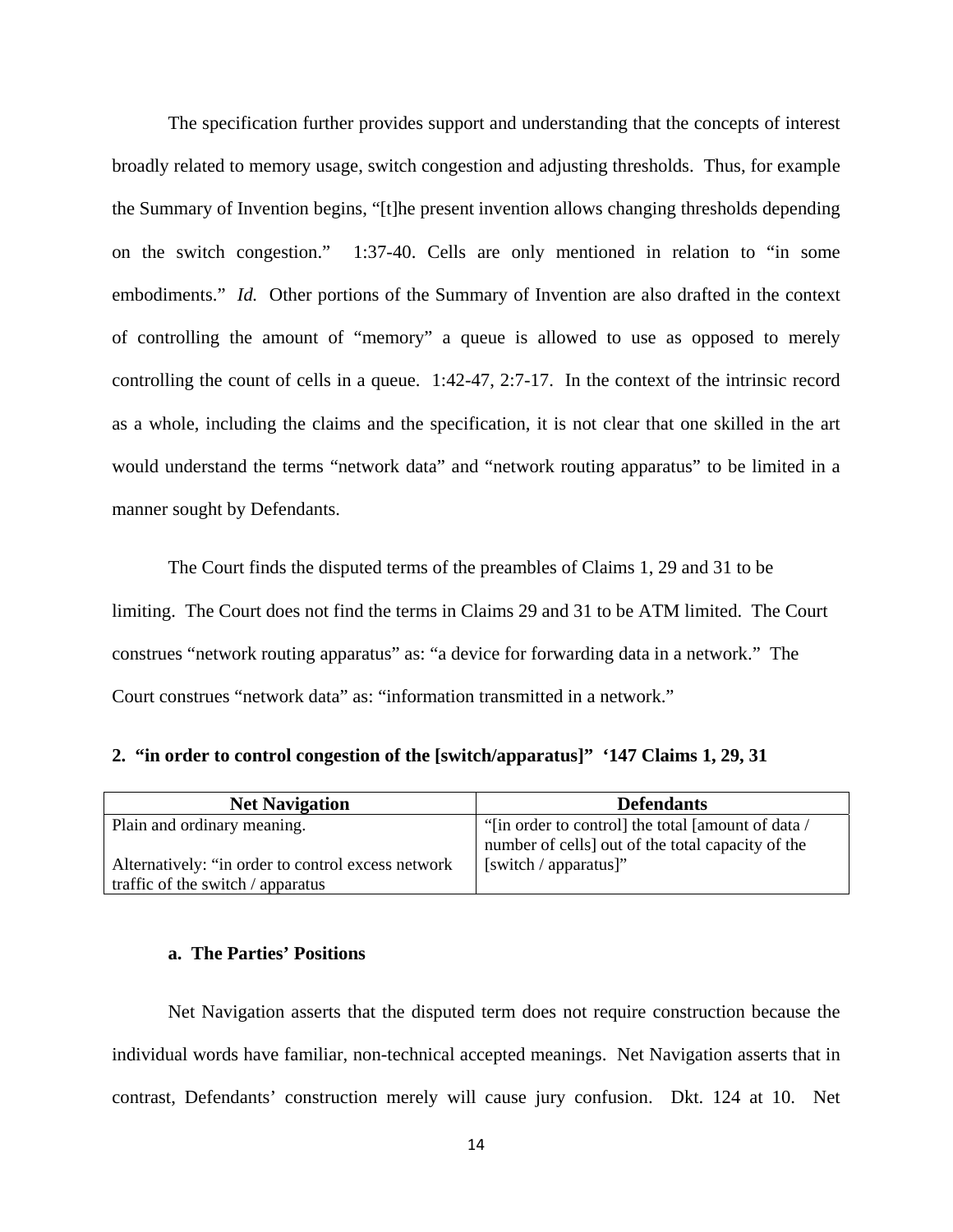Navigation cites to examples in the specification in which the term "congestion" was used with reference to generally handling/controlling "switch congestion." Dkt. 124 at 10-11 (citing Abstract, 1:7-9, 1:33-34, 12:2). To further support its construction, Net Navigation offers several extrinsic evidence dictionary definitions. Dkt. 124 at 11. Net Navigation asserts that the Defendants' inclusion of "total [amount of data/number of cells] out of the total capacity" is not helpful to the jury. Net Navigation also asserts that such language is a rewrite of the claim language including a concept absent from the claim language and is improper. Dkt. 124 at 11.

 Defendants assert that all the parties' constructions incorporate the concept that congestion occurs when there are more incoming cells than the memory can accommodate. Dkt. 133 at 10. Defendants assert their construction is consistent with the specification which describes two embodiments for setting thresholds depending upon the congestion: (1) in which the thresholds vary inversely with the total number of cells in all the queues or (2) in which the thresholds vary inversely with the total number of cells of a particular class of queues. Dkt. 133 at 10 (citing 1:38-40; 1:57-61). Defendants assert that "congestion of the switch" is related to the total number of cells in all queues (usage of the total capacity of the switch). Defendants also assert that dependent claim 9 is relevant. Defendants assert that claim 1 is directed toward the first embodiment of controlling congestion of the entire switch (all queues) and dependent claim 9 relates to managing separate queues for different classes. Dkt. 133 at 11. At the oral hearing, Defendants asserted that their construction describes how congestion control techniques apply. Hearing Tr. at 61.

 On reply, Net Navigation asserts that Defendants have not explained why a construction is necessary. Net Navigation asserts that Defendants' construction improperly reads out of claim 1 the second embodiment of controlling congestion (congestion based on queue class) and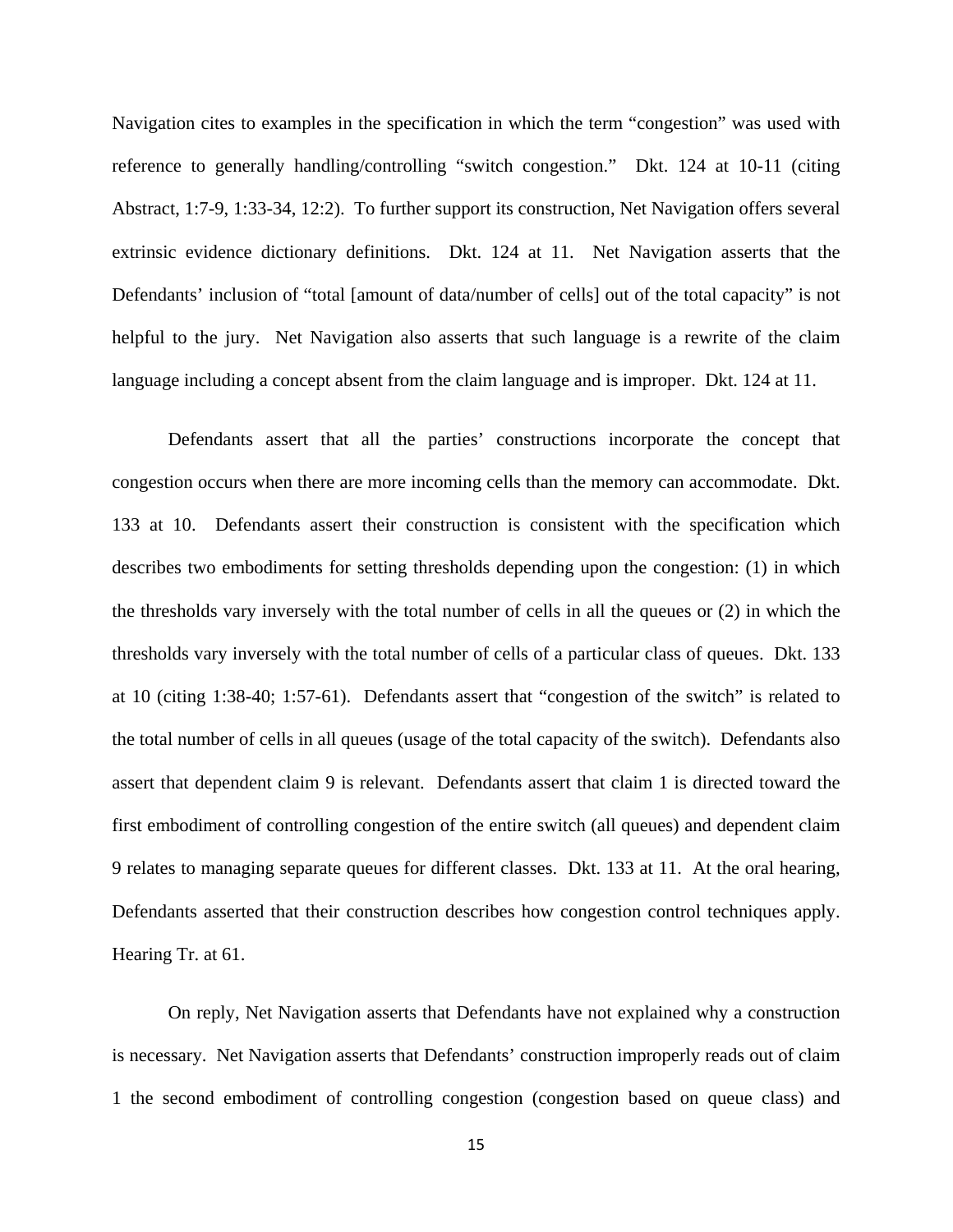asserts that a construction that reads out an embodiment is rarely correct. Dkt. 139 at 5 (citing *MBO Labs., Inc. v. Becton, Dickinson & Co.*, 474 F.3d 1323, 1333 (Fed. Cir. 2007)). Net Navigation further asserts that Defendants' claim 9 arguments also fail because claim 9 depends from claim 1 and thus claim 1 must necessarily encompasses claim 9. Net Navigation asserts that Defendants' construction must be rejected as it would read out of claim 1 the second embodiment that Defendants assert dependent claim 9 covers. Dkt. 139 at 5.

### **b. Analysis**

Though Defendants may be correct that their construction describes "how congestion control techniques apply," the issue before the Court is how to construe "in order to control congestion of the [switch/apparatus]", not describing how congestion control techniques apply. Net Navigation has pointed to portions of the intrinsic record which use the term "congestion" in the context of the plain and ordinary meaning. *See* Abstract, 1:7-9, 1:32-37, 2:7-17; 12:2, 12:47- 48. Such usage is provided in a manner similar to the general meaning of the term as would be known in the art. Defendants do not point to any disavowal that limits "congestion" to the language of Defendants' construction. The remaining language "in order to control" and "of the[switch/apparatus]" would be understood by one in art without further construction. Having resolved the construction dispute by rejecting Defendants' construction, the Court finds that the term "in order to control congestion of the [switch/apparatus]" does not need construction.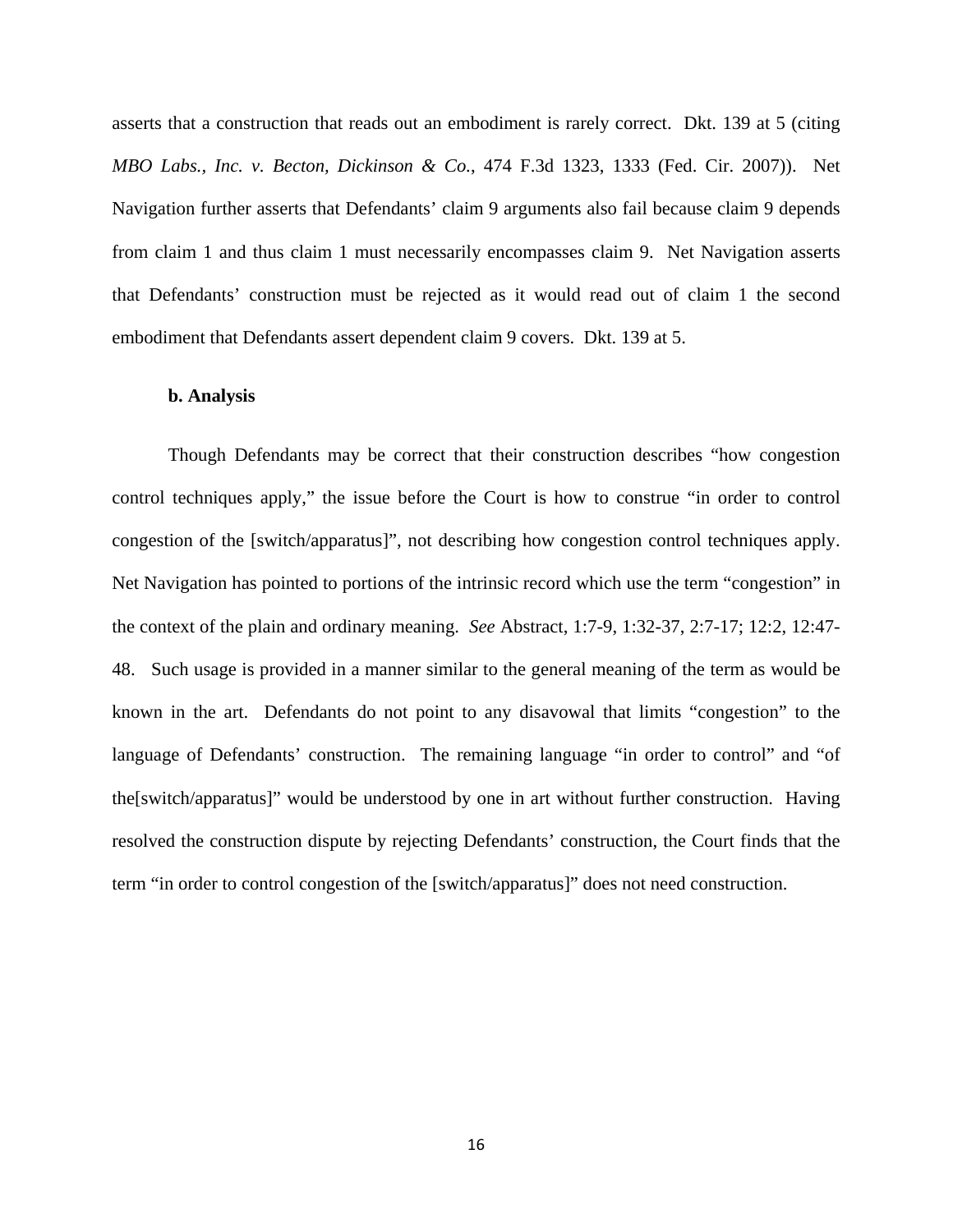# **'860 PATENT**

# **1. "first circuit" / "first processor" / "second circuit" / "second processor" '860 Claims 1, 2, 7, 8, 10, 11, 17 / '860 Claims 34, 41 / '860 Claims 1, 2, 8, 10 / '860 Claim 34**

| <b>Net Navigation</b>                                                                                                                    | <b>Defendants</b>                                                                                                                          |
|------------------------------------------------------------------------------------------------------------------------------------------|--------------------------------------------------------------------------------------------------------------------------------------------|
| "first circuit / processor": "a circuit / processor                                                                                      | "first circuit": "a circuit / processor that determines                                                                                    |
| denoted as 'first circuit' / 'first processor' for                                                                                       | how data are to be transformed for transmission"                                                                                           |
| purposes of this claim"                                                                                                                  |                                                                                                                                            |
| "second circuit / processor": "a circuit / processor"<br>denoted as 'second circuit' / 'second processor' for<br>purposes of this claim" | "second circuit / processor": "a circuit / processor"<br>which is not software programmable that is<br>different from the first processor" |

 The central dispute between the parties with regard to the circuit/processor terms is whether the second circuit/processor is "not software programmable."

# **a. The Parties' Positions**

 Net Navigation asserts that claim 1 requires three different circuits and the different identifiers (circuit C1, first circuit, and second circuit) merely serve to distinguish one circuit from another. Net Navigation asserts that Defendants construction is flawed in that the construction includes a negative limitation of "not software programmable." Net Navigation asserts that negative limitations are disfavored by the Federal Circuit absent clear language of disclaimer. Dkt. 124 at 16. Net Navigation also asserts that the doctrine of claim differentiation gives rise to a presumption that Defendants' construction is improper because claim 13 which depends from claim 1 adds the limitation "wherein the second circuit is not programmable with software." Net Navigation notes that the '860 Patent specification states "in some embodiments"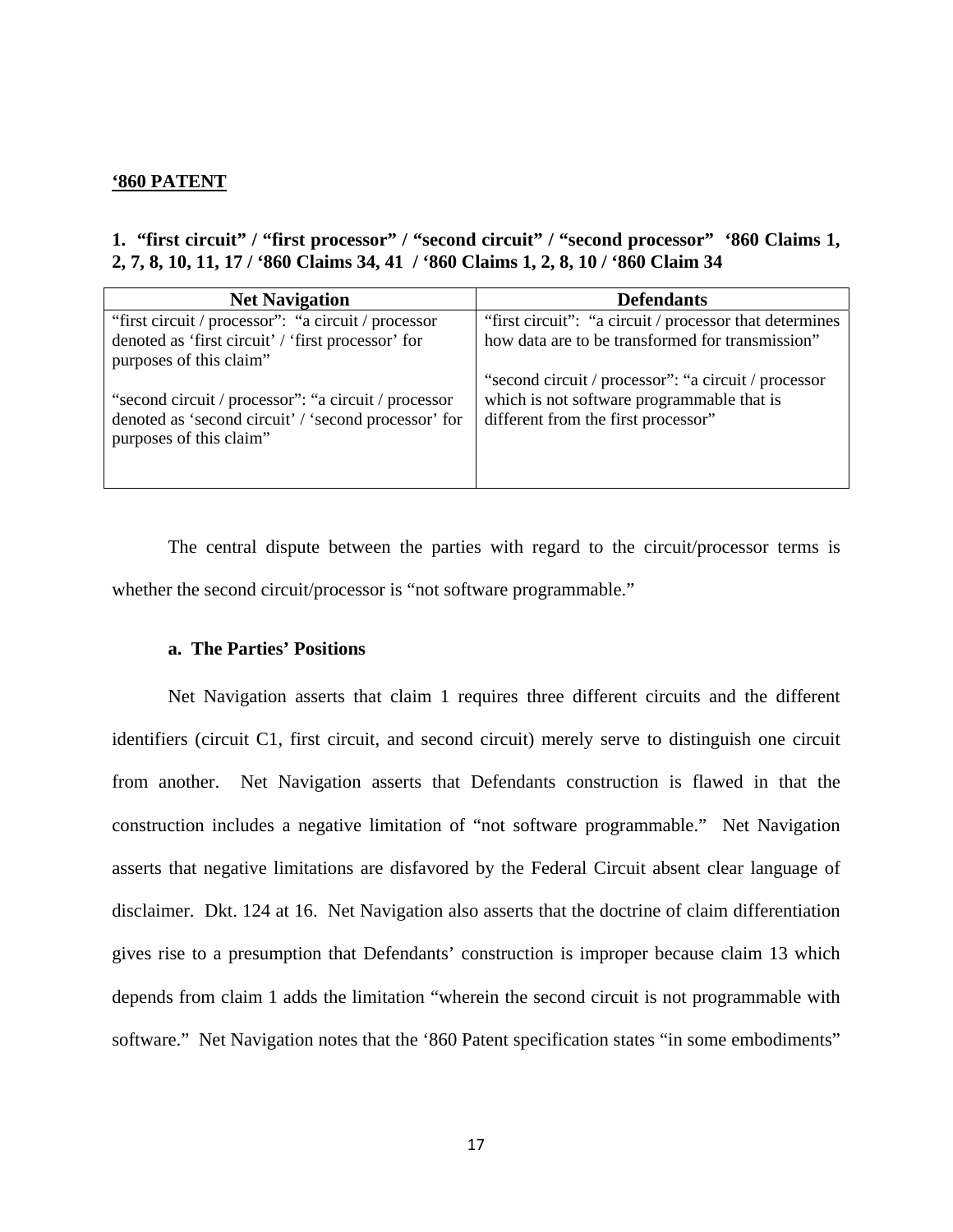the second circuit is not software programmable, indicating non-limiting language. Dkt. 124 at 16 (quoting 4:8-12).

 Defendants assert that the patent specification explains distinctions between a first processor and a second processor in which the first processor determines how data are to be transformed for transmission and a second processor transforms the data at commands from the first processor. Dkt. 133 at 13-14, n. 10 (citing 1:64-2:1 and 10/5/2000 Response to Office Action at 14-16). Defendants assert that Net Navigations' vague constructions do not adequate explain how the second circuit/processor must be different from the first circuit/processor. Dkt. 133 at 14. Defendants assert that the specification makes clear that the second processor is not software programmable, quoting the specification:

To achieve high performance, some network processors are implemented as dedicated processors optimized for the specific tasks they have to perform in specific systems. These processors are sometimes hardwired for the specific tasks, protocols and standards. While these processors are fast, they have a disadvantage that they are not easily adaptable to a wider range of tasks, protocols, and standards. There, such processors have limited applicability.

There also exist more intelligent processors adaptable to a wide range of systems having different tasks, protocols and standards. Examples are software programmable processors. However, the higher intelligence often comes at the costs of performance. In particular, software programmable processors can be considerably slower than their hardwired counterparts. 1:38-52

Dkt. 133 at 14. Defendants also assert that the specification distinguished the disclosed techniques from prior art devices with multiple programmable processors:

Because the second processor can be inexpensive, the entire network processor system can be inexpensive compared to devices with multiple software programmable processors. 2:33-36

[T]he second processor can be fast and inexpensive because the second processor does not need much intelligence. Much intelligence is not needed because the second processor transforms data at commands from the first processor. 2:12-18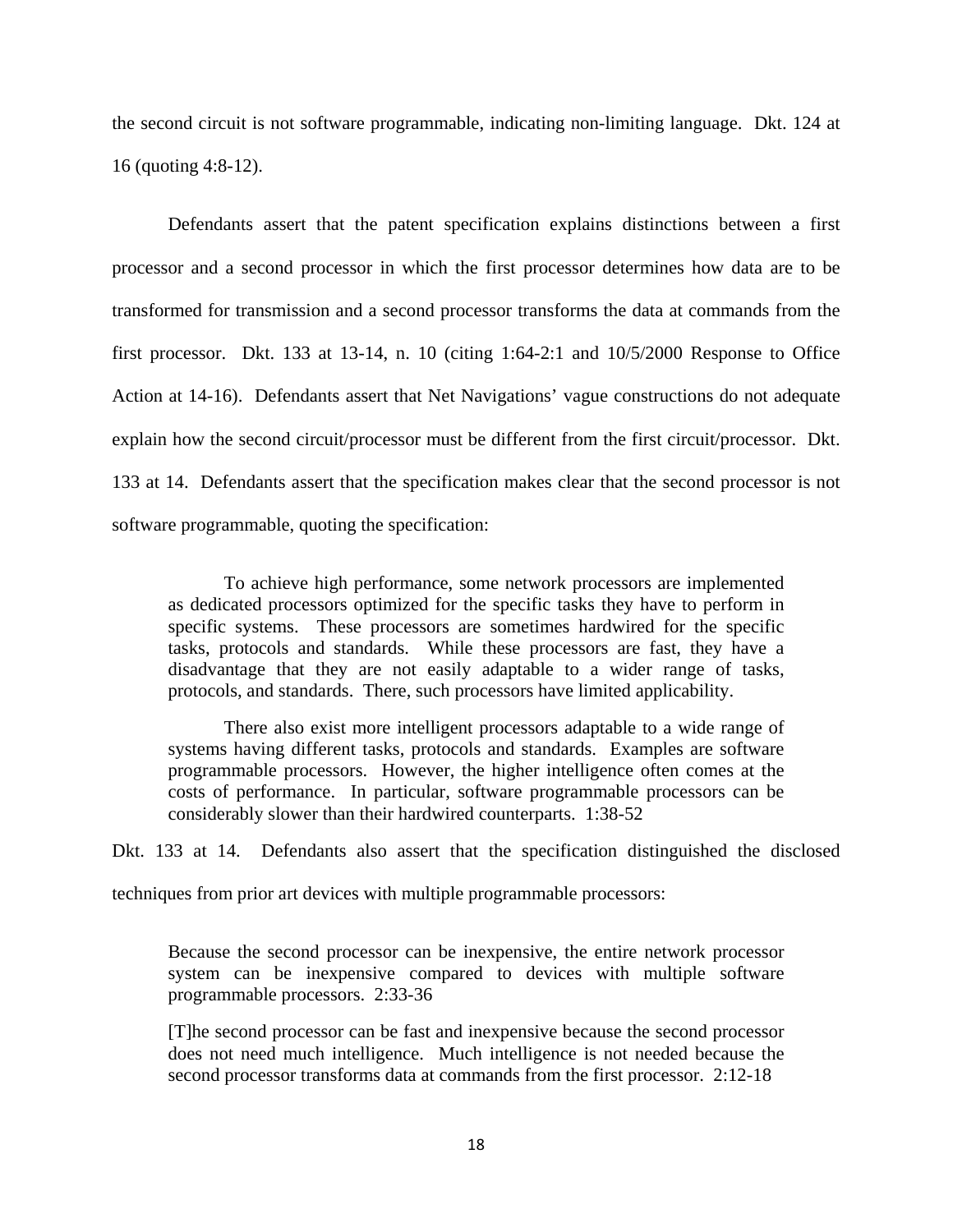The channels 150 execute commands from microcontroller 160. In some embodiments, the four channels 150.x are implemented by a single channel circuit that performs the function of the four channels 150 using time division multiplexing. The channel circuit is not software programmable. The channel circuit is fast and inexpensive. 4:6-12.

Dkt. 133 at 15. Defendants assert that accordingly the claims cannot encompass what was specifically distinguished. Dkt. 133 at 15 (citing *CCS Fitness, Inc. v. Brunswick Corp.,* 288 F. 3d 1359, 1366-67 (Fed. Cir. 2002). Defendants state that claim 13 is consistent with its construction because claim 13 also states that the first circuit is "programmable with software prepared…" and the second circuit is "not programmable." Defendants state that claim 13 thus does not only just add a limitation that renders the claims identical under Defendants construction. Defendants also note that the doctrine of claim differentiation cannot broaden claims beyond their meaning in light of the specification. Dkt. 133 at 17.

 On reply, Net Navigation asserts that the passage cited by Defendants at 1:64-2:1 states nothing about the second processor not being programmable but rather characterizes the processors as being different on other grounds. Net Navigation asserts that the explicit language of the claims describes the differences of the circuits/processors. Dkt. 139 at 6-7. As to the specification quotes Defendants cite, Net Navigation asserts the passages include many examples of permissive language (as opposed to restrictive language) such as "some," "sometimes," "examples," "can make" and "can be." Dkt. 139 at 7.

 Net Navigation also asserts that the basic distinction over the prior art was not the use of "non-programmable" processors but rather that as stated at 1:64-2:1 a "first processor determines how data are to be transformed for transmission" and a "second processor transforms the data at commands from the first processor." Dkt. 139 at 7-8. Net Navigation also asserts that *CSC*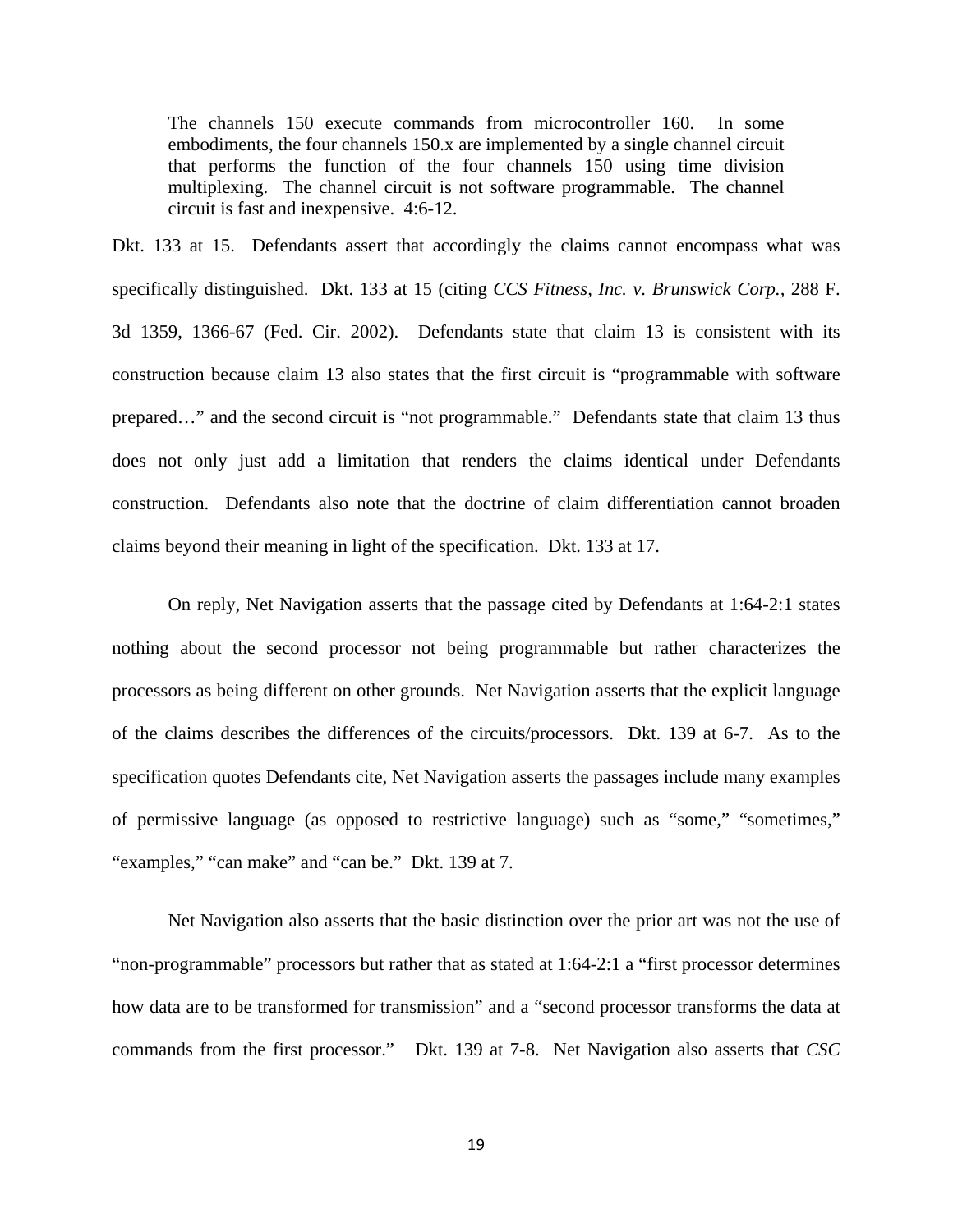*Fitness* actually rejected adding a limitation and that as in CSC Fitness the specification in the present dispute never requires the second circuit to be not programmable. Dkt. 139 at 8.

#### **b. Analysis**

The claims on their face appear to use "first" and "second" in the ordinary sense that such terms are used patent claims – in a manner merely being used to distinguish that two different circuits/processors are being claimed. Moreover, the surrounding claim language provides particular detail as to the operations of each circuit/processor such that a circuit/processor in the abstract is not claimed but rather the circuit/processors in accordance with the surrounding claim limitations is claimed. *See* 21:52-22:5, 25:30-35, 25:42-44. Thus, the claims themselves provide description as to how each of the circuits/processors operates. To the extent Defendants are attempting to read into the claims an embodiment from the specification, Defendants have not pointed to disavowal in the specification or other portions of the intrinsic record that contradict the clear claim language. Further, as Net Navigation notes the specification cites identified by Defendants generally use "permissive" language.

With regard to Defendants assertions that the basis for distinction from the prior art as described in the Background and Summary of Invention mandates that the second circuit/processor be non-programmable, the intrinsic record as a whole contradicts such mandate. Having described the prior art, the Summary of Invention begins with the following first paragraph:

The above goals are achieved in some embodiments of the present invention by providing a network processor system which includes at least two processors, a "first" processor and a "second" processor. The first processor determines how data are to be transformed for transmission. The second processor transforms the data at commands from the first processor. For example, in some embodiments, the first processor performs address resolution and determines the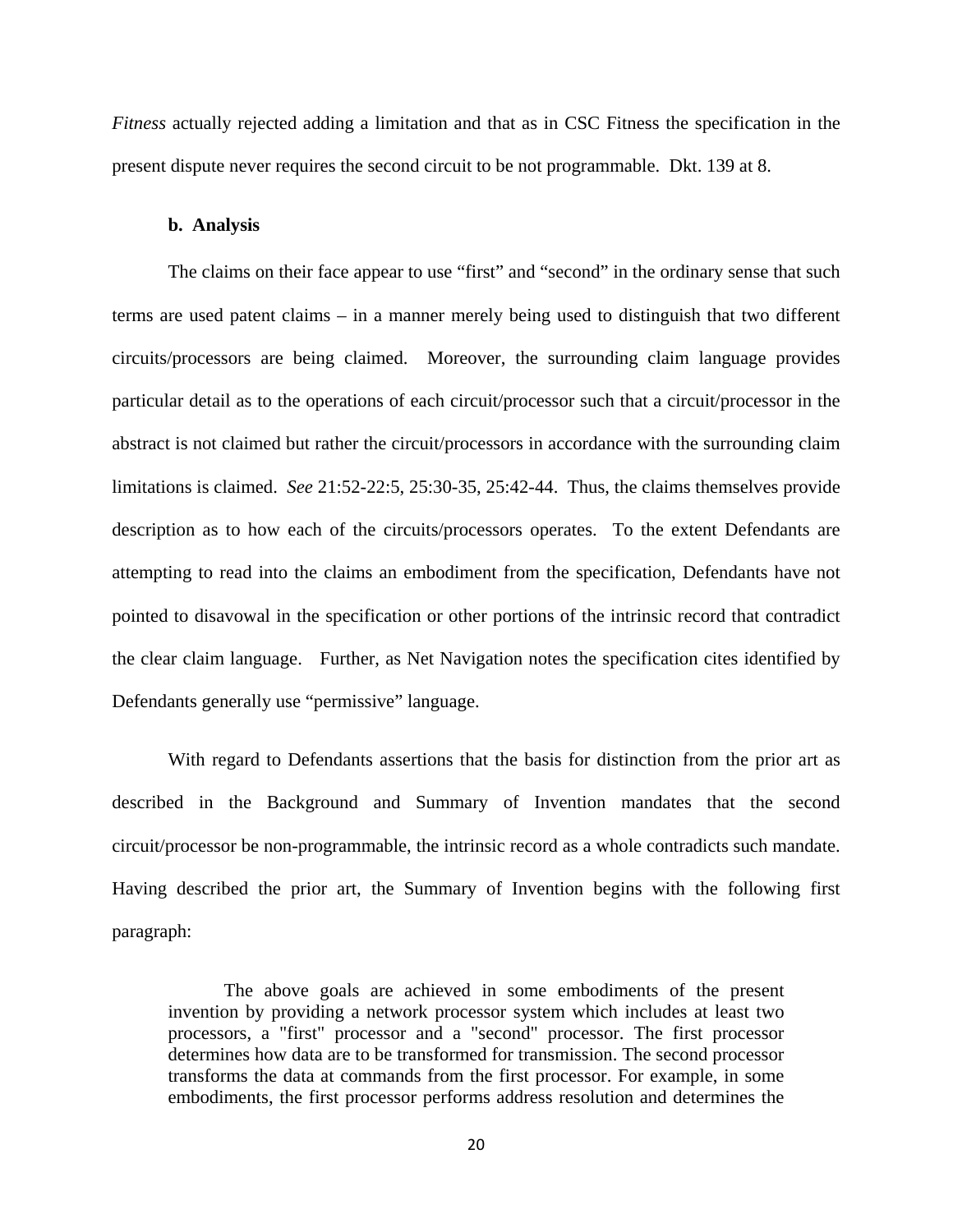new addresses to be inserted into the data. The first processor commands the second processor to transform the data by insertion of the new addresses. 1:61- 2:5

This language clearly does not characterize the distinction of the prior art as being based upon the second processor being non-programmable. It is noted that the next paragraph, cited by Defendants, begins "[i]n some embodiments." 2:6. Further, even that paragraph merely describes the second processor as being fast and inexpensive and not needing "much intelligence." 2:12-19. In the context of the entirety of the intrinsic record, Defendants have not pointed to a clear disavowal or distinction over the prior art which mandates the limitations Defendants seek. The Court construes the terms such that the second circuit/processor is not required to be non-programmable. The parties have agreed to constructions for "processor" and "circuit." Dkt. 144-1 at 6. Having resolved the parties' disputes, the Court finds that "first circuit/processor" and "second circuit/processor" do not need additional construction beyond the agreed constructions for "processor" and "circuit."

# **2. "data flow" '860 Claims 8, 34**

| <b>Net Navigation</b>                              | <b>Defendants</b>                        |
|----------------------------------------------------|------------------------------------------|
| "stream of data traveling between two devices in a | "an ordered group of related data units" |
| network"                                           |                                          |

The terms "data flow[s]" / "flow[s]" are disputed terms in the '860 Patent, '145 Patent and '122 Patent.<sup>4</sup> The Court addresses the terms separately with respect to the intrinsic record of each corresponding patent within which the term is utilized.

# **a. The Parties' Positions**

<sup>&</sup>lt;sup>4</sup> The construction in the '122 Patent was subject to an agreement reached at the oral hearing as described below.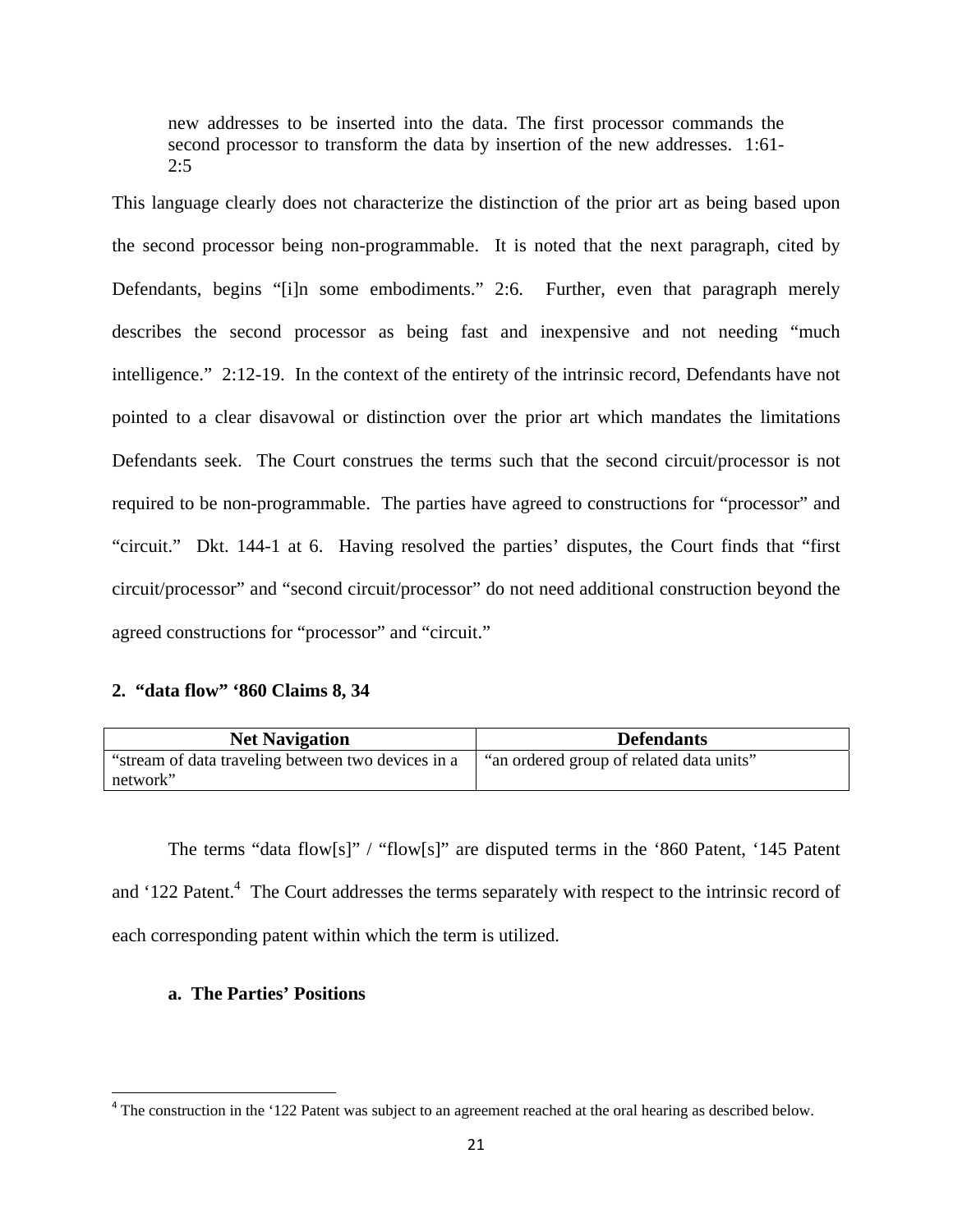Net Navigation asserts that the '860 specification describes a data flow as being a data stream between devices. Net Navigation cites to 3:9-11: "data between the Ethernet segment and the ATM switch 120 flows through a corresponding MAC"; 3:36-37: "data flow from the Ethernet to ATM (the 'ingress' flow)"; 3:47-48: "the egress flow (from ATM to Ethernet)." Net Navigation asserts that Defendants' construction improperly requires "ordered" data units while the specification makes no such requirement. Dkt. 124 at 17-18. Net Navigation notes that Cisco's own technical dictionary defines "flow" as "streams of data traveling between two endpoints across a network." Dkt. 124 at 18 (quoting *Cisco Systems' Dictionary).* 

 Defendants assert that the term is also used in the '145 Patent and that the term should be construed in context to the '145 Patent. In their briefing, Defendants reference their arguments regarding the term as used in the '145 Patent as described below. Defendants note that the later filed '145 Patent incorporated the '860 Patent by reference**.** Dkt. 133 at 17. At the oral hearing, Defendants raised two new arguments: (1) that the relationship of claims 1 and 8 mandate an ordered flow and (2) the specification of the '860 Patent discloses a sequential flow through the use of a FIFO in Figure 2. Hearing Tr. at 143-48. In particular, Defendants note that claim 1 requires "data units flowing sequentially between a network port and a network switch" and claim 8 which depends from claim 1 recites "the first and second circuits are operable to process different data flows." Defendants also asserted that the description of a FIFO in Figure 2 and 4:64-5:6 is consistent with sequential flow of related data units.

On reply, Net Navigation asserts that the '145 Patent is extrinsic evidence to the '860 Patent and that the '145 Patent is unrelated to the '860 Patent. Net Navigation cites to *Goldenberg v. Cytogen, Inc.*, 373 F.3d 1158, 1167-68 establishing that the '145 Patent intrinsic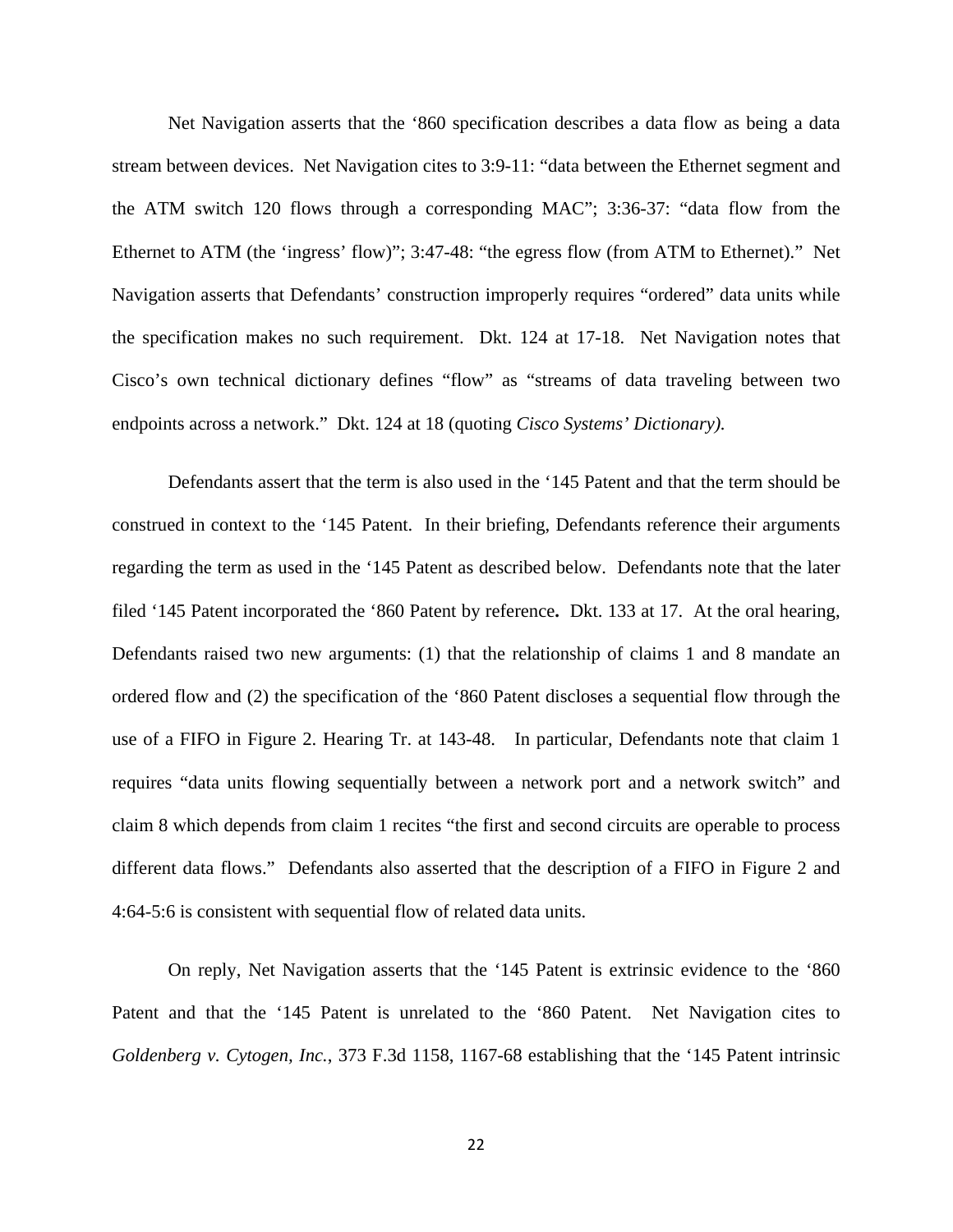record is not controlling because a formal relationship is required before the cross-use of intrinsic records is required. Dkt. 139 at 9.

#### **b. Analysis**

The '860 Patent was filed before the '145 Patent and there is no formal relationship that makes the '145 Patent part of the intrinsic evidence of the '860 Patent record (the '860 Patent is incorporated by reference in the '145 Patent specification, however, Defendants point to nothing that establishes the reverse). As to the intrinsic record, Defendants new arguments are not convincing. First it is noted that the construction Defendants seek includes the term "ordered," not sequentially. Defendants have not tied the terms together, and in fact, based upon the oral hearing Defendants appear to imply a meaning to "ordered" that is not necessarily limited to sequential. Second, even accepting Defendants' citations to sequential flow in the specification, Defendants have not shown sufficient citation such that the intrinsic record as a whole mandates the use of "ordered" with regard to data flows. As to claim 1, the claim language describes the Circuit C1 receiving the data units flowing sequentially between the network port and the network switch. The claims do not state that the "one data flow" and the "different data flow" as processed by the first and second circuits and recited in dependent claim 8 must be in the same order as the flow between the port and the switch. It is also noted that independent claim 34 does not include the language relied upon in claim 1 by Defendants. The Court rejects Defendants inclusion of "ordered."

 The Court notes that as discussed below with regard to the '145 Patent, Defendants assert that "data flow" must imply some relatedness as the '145 Patent claims call out different data flows. Defendants assert that absent some relatedness Net Navigation could selectively point to random unrelated data and selectively call some data the first data flow and other data the second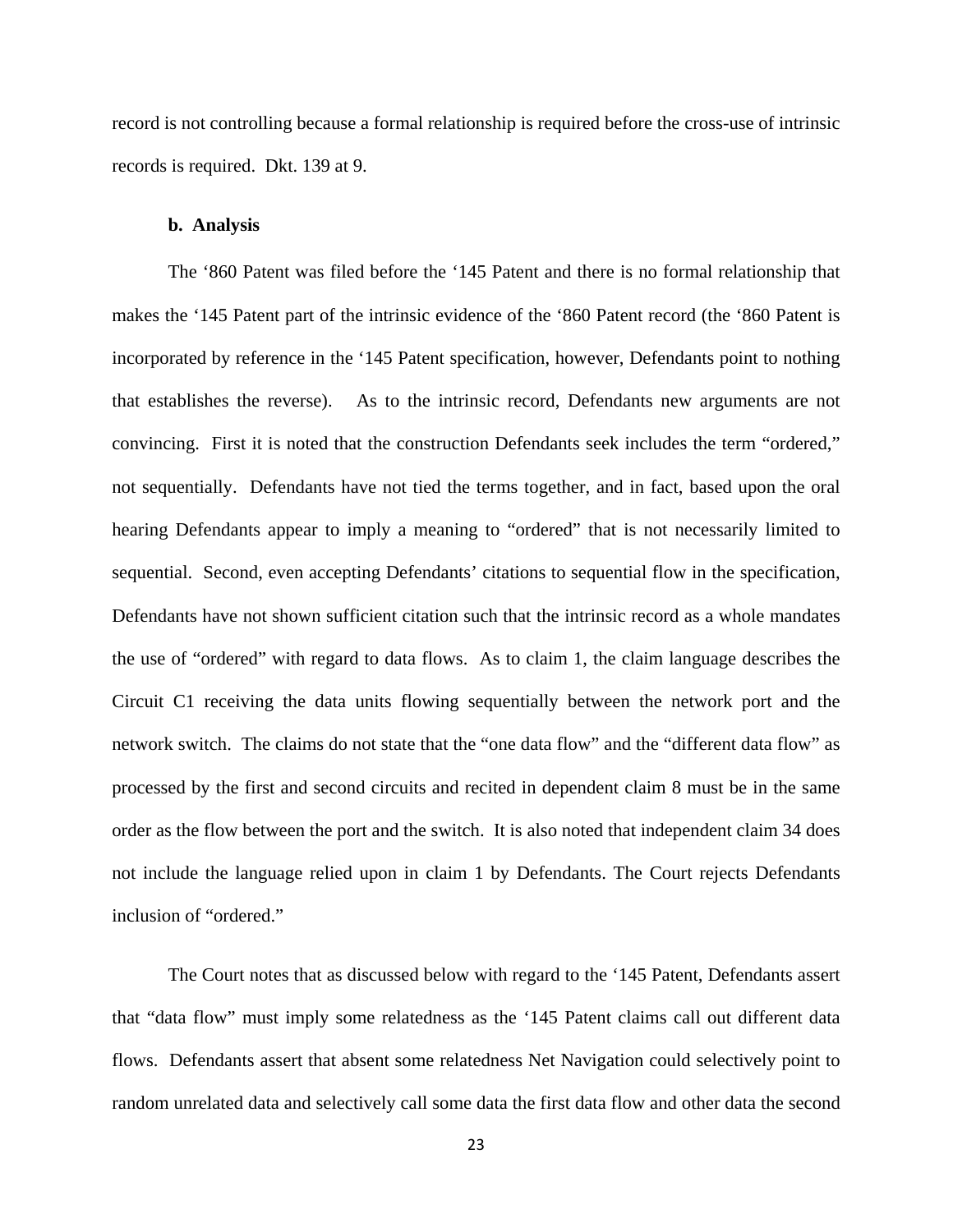data flow. It is noted that claim 8 of the '860 Patent similarly includes "different data flows," "one data flow," "the same data flow" and "different data flow." A stretched interpretation of "data flow" as described above does not seem to be indicated by the ordinary meaning of the term as used in the '860 Patent. So as to make clear the ordinary meaning, the Court includes "related" within its construction for the '860 Patent. To allow selective creation of unrelated data to be the "one data flow" and the "different data flow" would eviscerate the limitations. Although independent claim 34 defines the relatedness within the claim itself since the claim refers to the data that flows via a particular port ("network data flowing to or from a network via a network port") and the use of "related" may thus not be necessary; the Court shall consistently construe the term for both asserted claims. The Court construes "data flow" in the '860 Patent to be "a stream of related data traveling between two devices in a network."

# **'145 PATENT**

# **1. Two Different Processing Channel Terms**

**"at least two of the frames of said one flow are processed by two different processing channels" '145 Claim 1** 

**"to dispatch at least two of the frames of said one flow to two different processing channels" '145 Claim 14** 

| <b>Net Navigation</b>                                  | <b>Defendants</b>                                   |
|--------------------------------------------------------|-----------------------------------------------------|
| Claim 1                                                | Claim 1                                             |
| "every frame in one flow is processed by one of the    | "frames that belong to the same flow are"           |
| processing channels; at least one frame in the flow    | simultaneously processed by different processing    |
| is processed by a different processing channel than    | channels"                                           |
| at least one other frame in the flow"                  |                                                     |
|                                                        | Claim 14                                            |
| Claim 14                                               | "frames that belong to the same flow are dispatched |
| "one circuit assigns all frames in one flow to         | for simultaneous processing by different processing |
| processing channels, such that every frame in the      | channels"                                           |
| flow is assigned to one processing channel, but at     |                                                     |
| least one frame in the flow is assigned to a different |                                                     |
| processing channel as another frame in the flow"       |                                                     |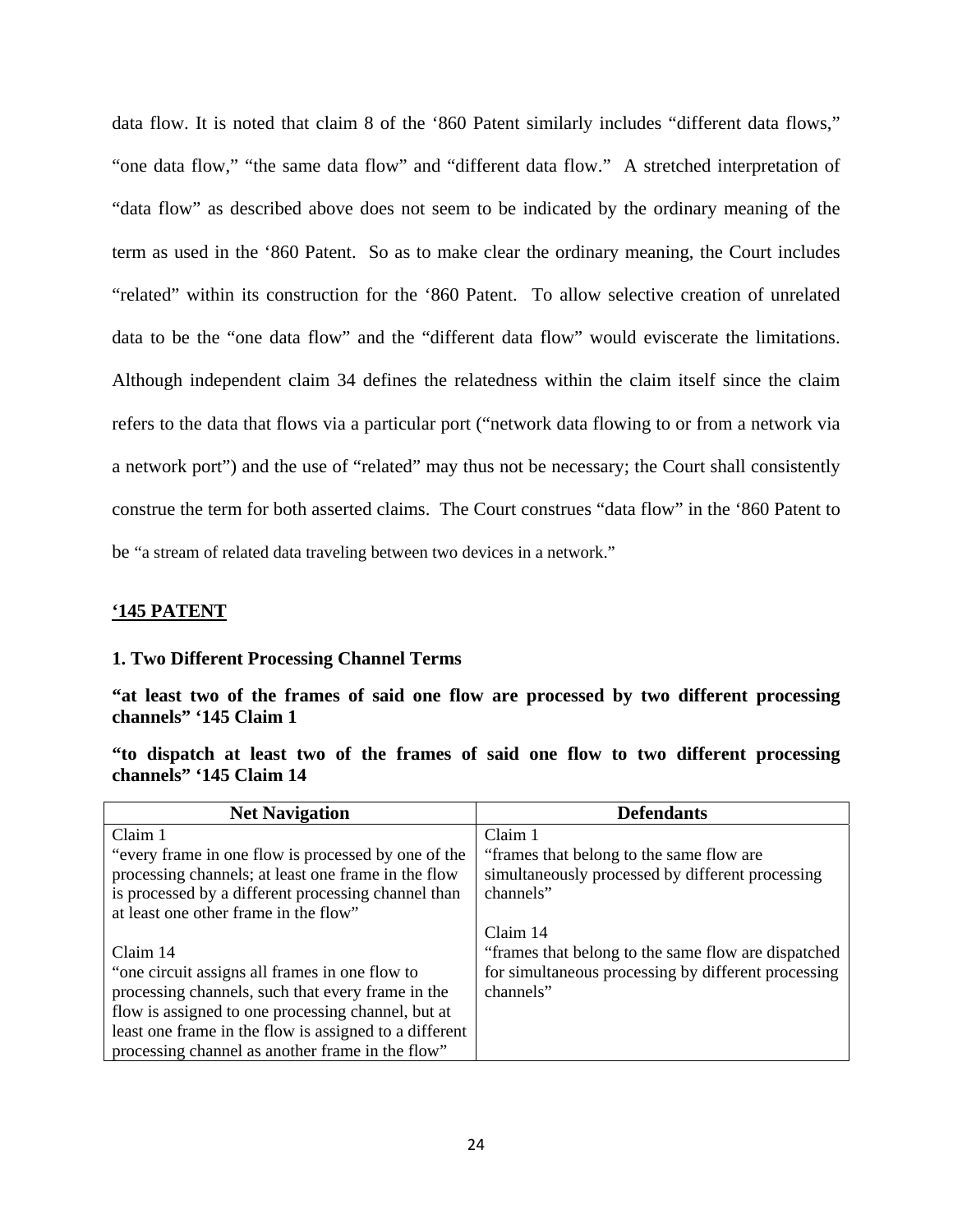# **a. The Parties' Positions**

 Net Navigation asserts that the basic dispute is whether "frames that belong to the same flow are simultaneously processed by different processing channels." Net Navigation agrees that, for one flow, some frames in the flow must be processed by different processing channels but disagrees that data from the same flow needs to be processed simultaneously. Dkt. 124 at 22. Net Navigation further asserts that although claims 1 and 5 require "processing data in parallel," independent claims 14 and 19 have no such requirement. Net Navigation asserts that more importantly none of the claims require processing data of frames of the same flow in parallel. Dkt. 124 at 24. Net Navigation agrees that in embodiments with one flow processing data of the same flow will happen in parallel; however, Net Navigation notes that the specification describes "in some embodiments multiple flows are transferred through a single port" and "in some embodiments the system 110 has multiple ports." Dkt. 124 at 24 (quoting 3:19-20 and 8:17-18). Net Navigation asserts that its construction is consistent with the specification which describes simultaneous operation of channels (1:29-41), but asserts the specification does not require simultaneous processing of data from a single flow. Net Navigation asserts that Defendants apply a situation inherent in the specification embodiment of a single flow and make that situation a requirement of all multiple flow embodiments. Dkt. 124 at 25.

 Defendants' cite to a prosecution statement in which the patentee amended the claims to overcome prior art and stated:

Simultaneous processing of frames that belong to the same flow by different processing channels as required by Claim 1 is nowhere disclosed or suggested by the Joffe patent. Therefore, Applicants submit that Claim 1 is patentable over the teachings of the Joffe Patent. Feb. 19, 2002 Office Action Response at 16

25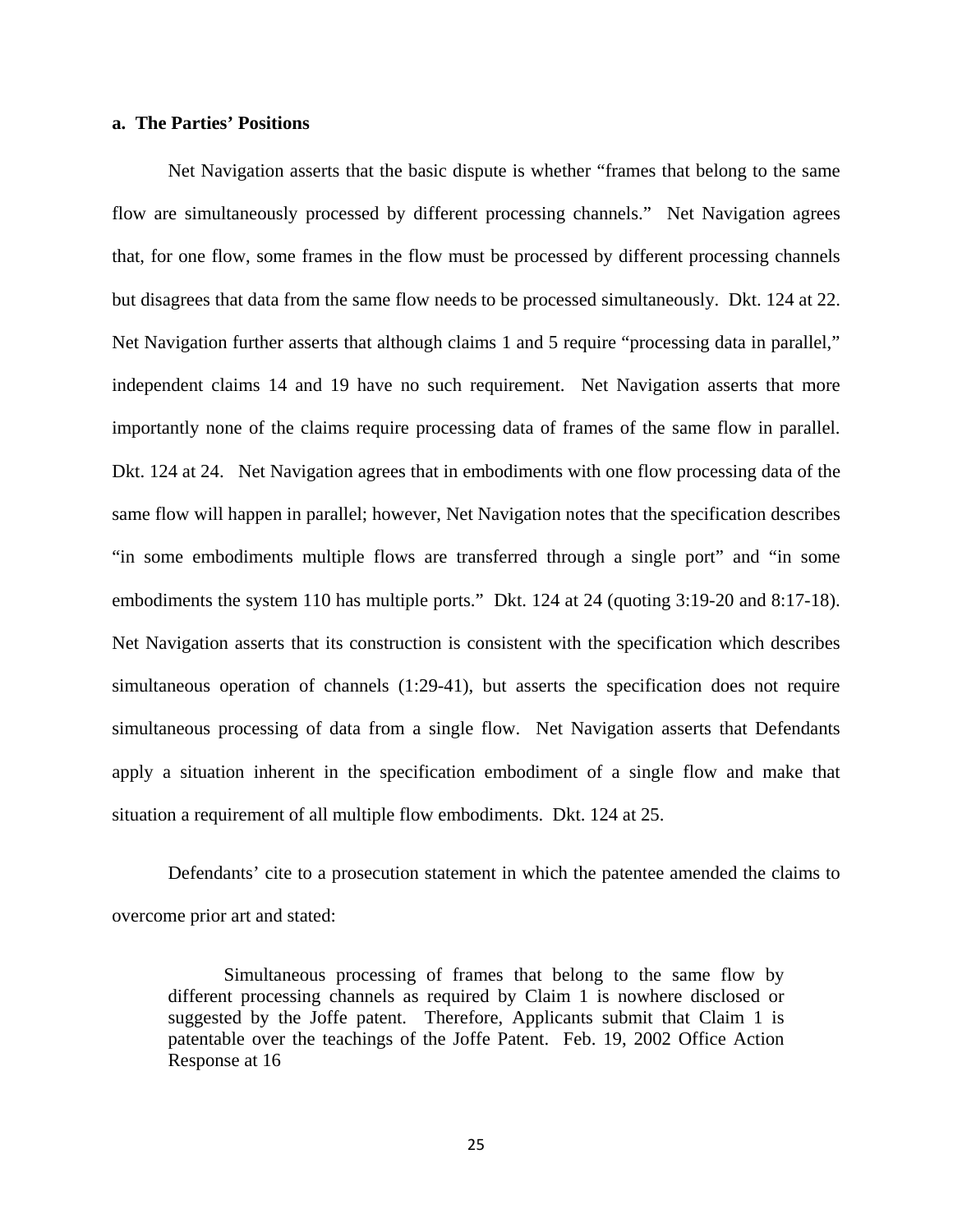Dkt. 133 at 23, Ex. E. Defendants assert that the patentee explicitly defined the operative portion of the claim terms and that such definition governs. Dkt. 133 at 23-24. Defendants assert that this conforms to the specification which states "different frames received on the first port are processed by different processing channels in parallel" and "the processing throughput is high because different channels process the data in parallel." Dkt. 133 at 24 (quoting Abstract, 1:45- 46). Defendants assert that Net Navigation is ignoring the file history. Defendants assert that though Net Navigation points to portions of the specification which describe "multiple flows" or "multiple ports," whether or not multiple flows or ports are used, frames belonging to the same flow must be processed simultaneously as the patentee told the Examiner. Dkt. 133 at 25. At the oral hearing, Net Navigation emphasized that although the prosecution history statement references claim 1, the exact same amendment was made to claim 14, and thus, the statement is equally applicable to claim 14. Hearing Tr. at 158-160.

 On reply, Net Navigation asserts that the single sentence of the Office Action Response relied upon by Defendants ignores the full context of the response. Net Navigation asserts that the statement in isolation ignores that the prior art in question (the '860 Patent – Joffe) was distinguished on the grounds that in the prior art each flow was assigned to one, and only one, processing channel:

Applicants respectfully submit that the Joffe ['860] patent illustrates in FIG. 1 (which is cited in the above rejection), an ATM switch 120 that is coupled to Slicers 140.0-140.3, and each of Slicers 140.0-140.3 is respectively coupled to the channels CH 0-CH3 that are labeled 150.0-150.3 Dkt. 133 at Ex. E, Feb. 19, 2002 Office Action Response at 15.

One-to-one correspondence between data flows and channels is made clear in the Joffe patent in FIG. 1 and this correspondence is described at column 4, lines 4-8, wherein it is stated "In FIG. 1, the data flow between each slicer 140.x and the corresponding MAC 130.x is controlled by a corresponding channel 150.x (also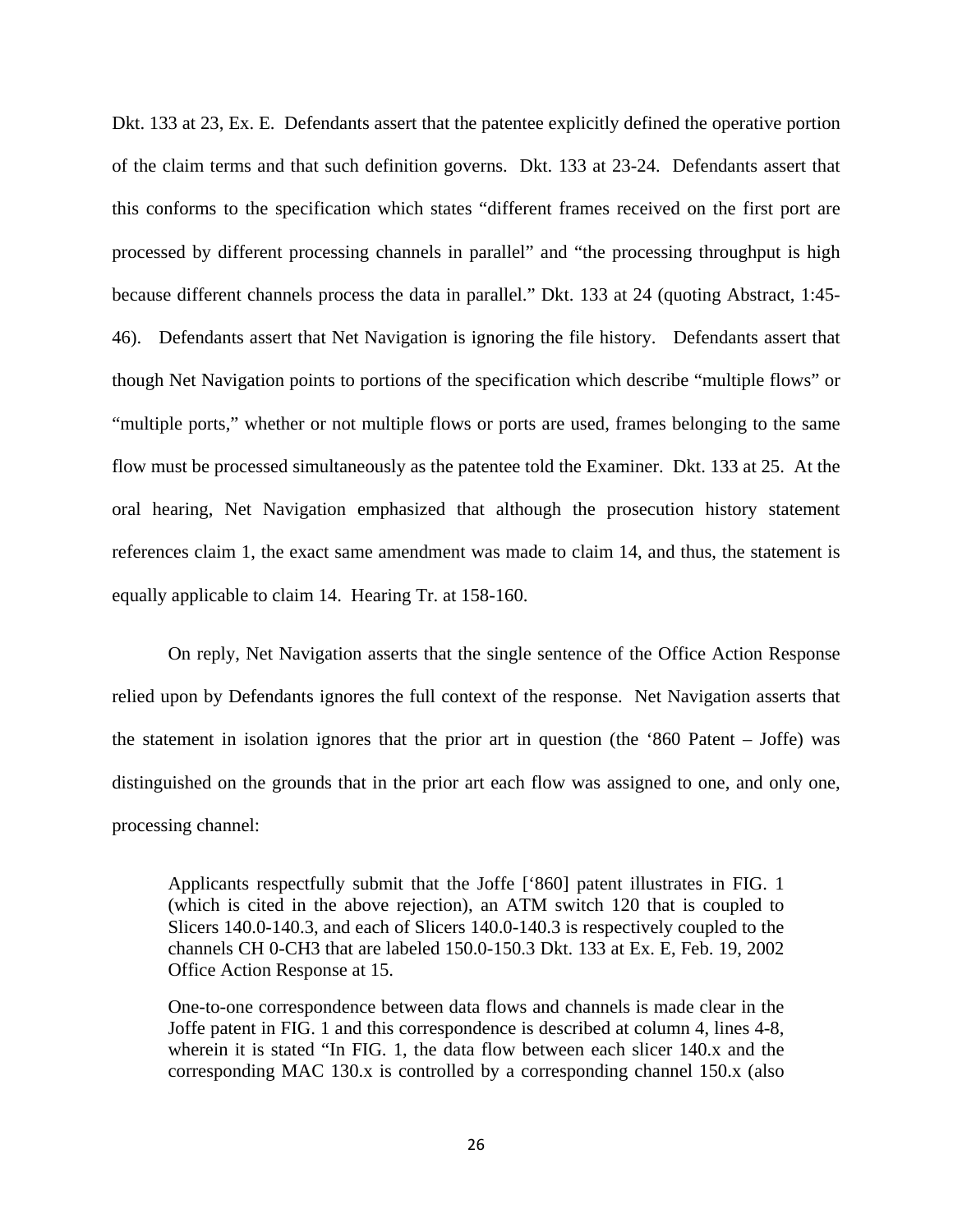called channel "x" below, i.e. channel 0, 1, 2, or 3). The channels 150 execute commands from microcontroller 160 …" *Id.* 

The Joffe patent fails to disclose or suggest that a slicer 140.x can provide data to a non-corresponding channel 150.y and also fails to disclose or suggest that a channel 150.y can provide data to a non-corresponding MAC 130.x. To summarize, the Joffe patent (which is the only reference cited by the Examiner) discloses that each data flow is processed by a single channel, and the Joffe patent fails to disclose or suggest that frames of a single data flow be processed by multiple processing channels. *Id.*

Dkt. 139 at 10-11. Net Navigation asserts that the Applicant then stated the amended claim "explicitly requires that two frames of a single flow are processed by at least two different processing channels." Dkt. 133 at Ex. E, Feb. 19, 2002 Office Action Response at 15.Net Navigation asserts that the distinction repeatedly made was that some frames of the same flow were processed by different channels. Net Navigation cites to *Phillips* to state that the prosecution history as a whole must be reviewed as the prosecution history often lacks clarity. Net Navigation also cites to *Teleflex* to assert that disclaimers must represent "clear disavowal of claim scope." Dkt. 139 at 11. Net Navigation asserts that Defendants' citation to one sentence of the prosecution history does not conform to what the Applicant's repeatedly pointed to as the relevant distinction over the art. Dkt. 139 at 11-12. Net Navigation also asserts that the sentence in question is explicitly limited to claim 1 as the sentence only states "as required by claim 1." Net Navigation asserts that claim 1 and claim 14 are different (claim 1 including the term "parallel processing" which is absent from claim 14). Net Navigation asserts that it is thus clearly improper to apply the prosecution history statement in question to cla**i**m 14. Dkt. 139 at 12. At the oral hearing Net Navigation also noted that the Examiner's Reasons For Allowance in the Notice of Allowance did not mention "simultaneous" but rather stated the prior art failed to show among other things "wherein, in at least one flow of the first and second flows, data are transferred in frames, and each frame of one flow is processed by a single one of the processing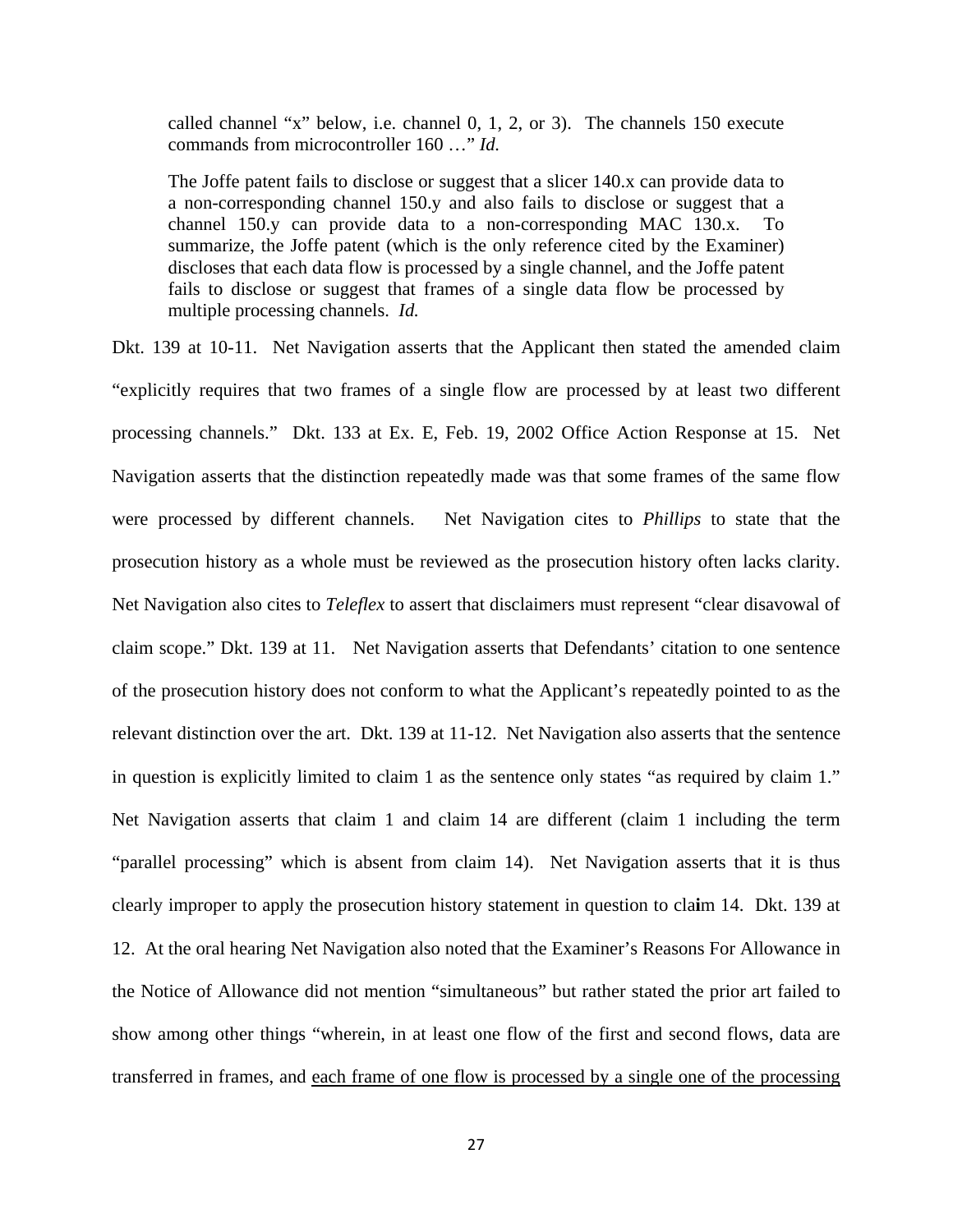channels but at least two of the frames of one flow are processed by two different processing channels. Hearing Tr. at 179-80, Net Navigation Hearing Slide 68 (emphasis in original).

### **b. Analysis**

 Defendants' arguments fundamentally hinge on the inclusion of one word "simultaneously" included on page 16 of the Feb. 19, 2002 Amendment. In the Amendment at 15-16 the Applicants provide their argument distinguishing Joffe (the '860 Patent). The Applicants provide five paragraphs of arguments. The first four paragraphs emphasize a one-toone data flow and channel correspondence of the prior art and the claim's requirement of the data flow being processed by multiple processing channels. Dkt. 133 at Ex. E, Feb. 19, 2002 Office Action Response at 15-16. The first paragraph establishes that Joffe Figure 1 illustrates four slicers respectively coupled to four channels which are respectively coupled to four MACs. *Id.* at 15. The second paragraph emphasizes that this arrangement in Joffe is a "one-to-one correspondence between data flows and channels." *Id*. The third paragraph states that Joffe fails to suggest that a channel can provide data to a non-corresponding MAC and then states that "Joffe patent fails to disclose or suggest that frames of a single data flow be processed by multiple processing channels." *Id.* The fourth paragraph then states "In contrast, Claim 1 now explicitly requires that two frames of a single flow are processed by at least two different processing channels" and then quotes the claim language as amended. *Id.* at 16. Only in the concluding paragraph do the Applicants then make the statement "[s]imultaneous processing of frames that belong to the same flow by different processing channels as required by Claim 1 is nowhere disclosed or suggested by the Joffe Patent." *Id.* Up until the use of the word "simultaneous," the arguments clearly relate to one-to-one channel correspondence and not "simultaneous" processing. The Applicants described of the prior art, described what is missing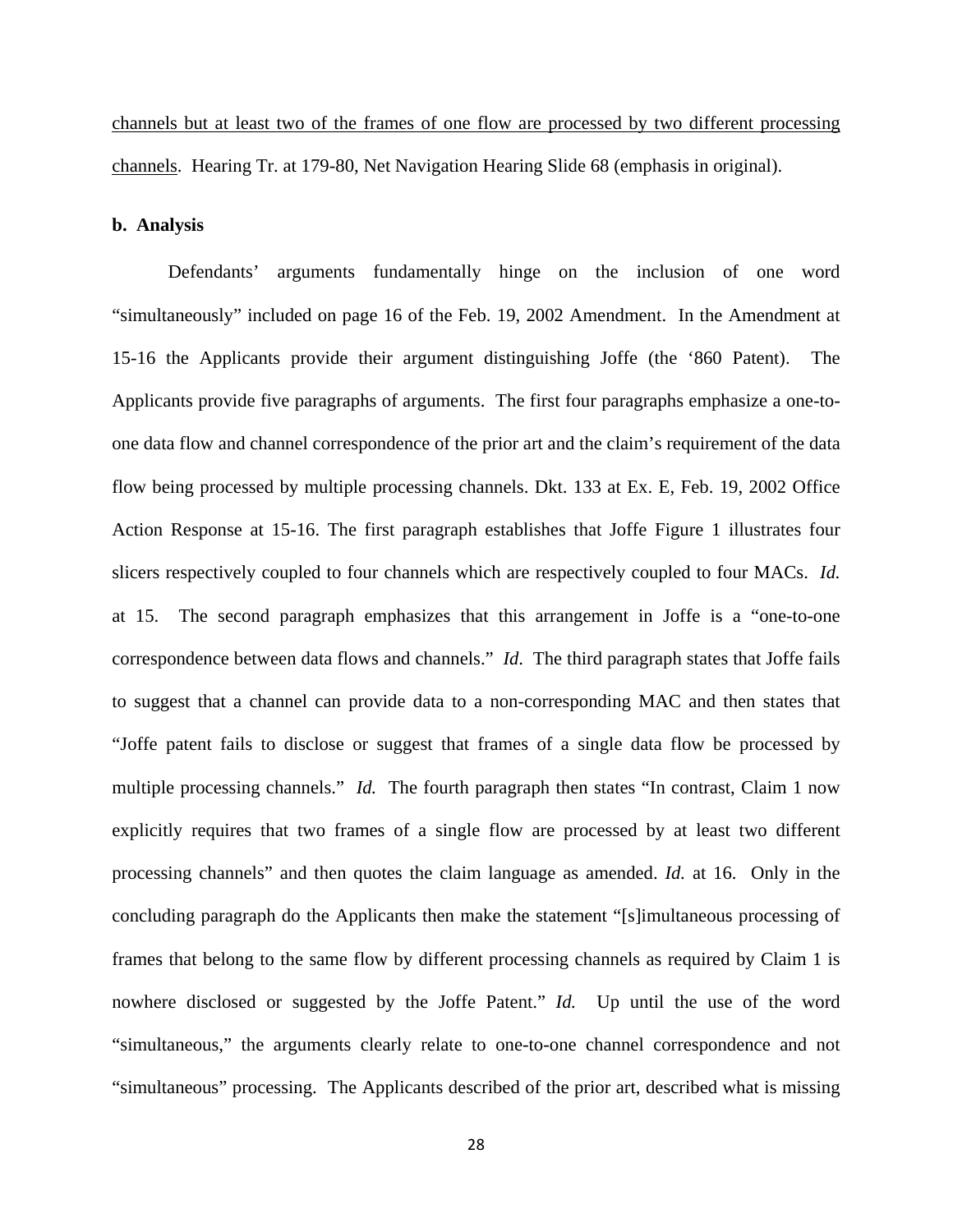in the prior art and pointed to the particular claim language which matched what is missing from the prior art, all in the context of one-to-one correspondence. It is clear that the summation sentence then provided by Applicants does not match the point of distinction being made by Applicants. Had Applicants merely not used the word "simultaneous," the rest of the summation would have matched the prior argument. Reading in context the entire argument, the more reasonable position to be taken from the file history is that the point of distinction was the oneto-one correspondence of Joffe and that the claims require a non one-to-one correspondence. It is also noted that the Examiner's Reasons For Allowance appears to emphasize the one-to-one distinction, not the simultaneous distinction. At most, the inclusion of "simultaneous" creates some ambiguity. As noted in *Phillips*, the prosecution history "often lacks the clarity of the specification and thus is less useful for claim construction purposes." *Phillips*, 415 F.3d at 1317. The single inclusion of the word "simultaneously" in the otherwise clear record does not create the clarity that requires reading in a limitation of "simultaneously."

 This Court construes "at least two of the frames of said one flow are processed by two different processing channels" to mean "at least one frame in the one flow is processed by a different processing channel than at least one other frame in the one flow." The Court construes "to dispatch at least two of the frames of said one flow to two different processing channels" to mean "at least one frame in the one flow is processed by a different processing channel than at least one other frame in the one flow."

# **2. "data flow" / "flow" '145 Claims 1-3, 11-15, 17, 26, 27**

| <b>Net Navigation</b>                                          | <b>Defendants</b>                    |
|----------------------------------------------------------------|--------------------------------------|
| "stream of data traveling between two devices in a<br>network" | "an ordered group of related frames" |
| In its Reply Brief at 13, n. 6, Net Navigation agreed          |                                      |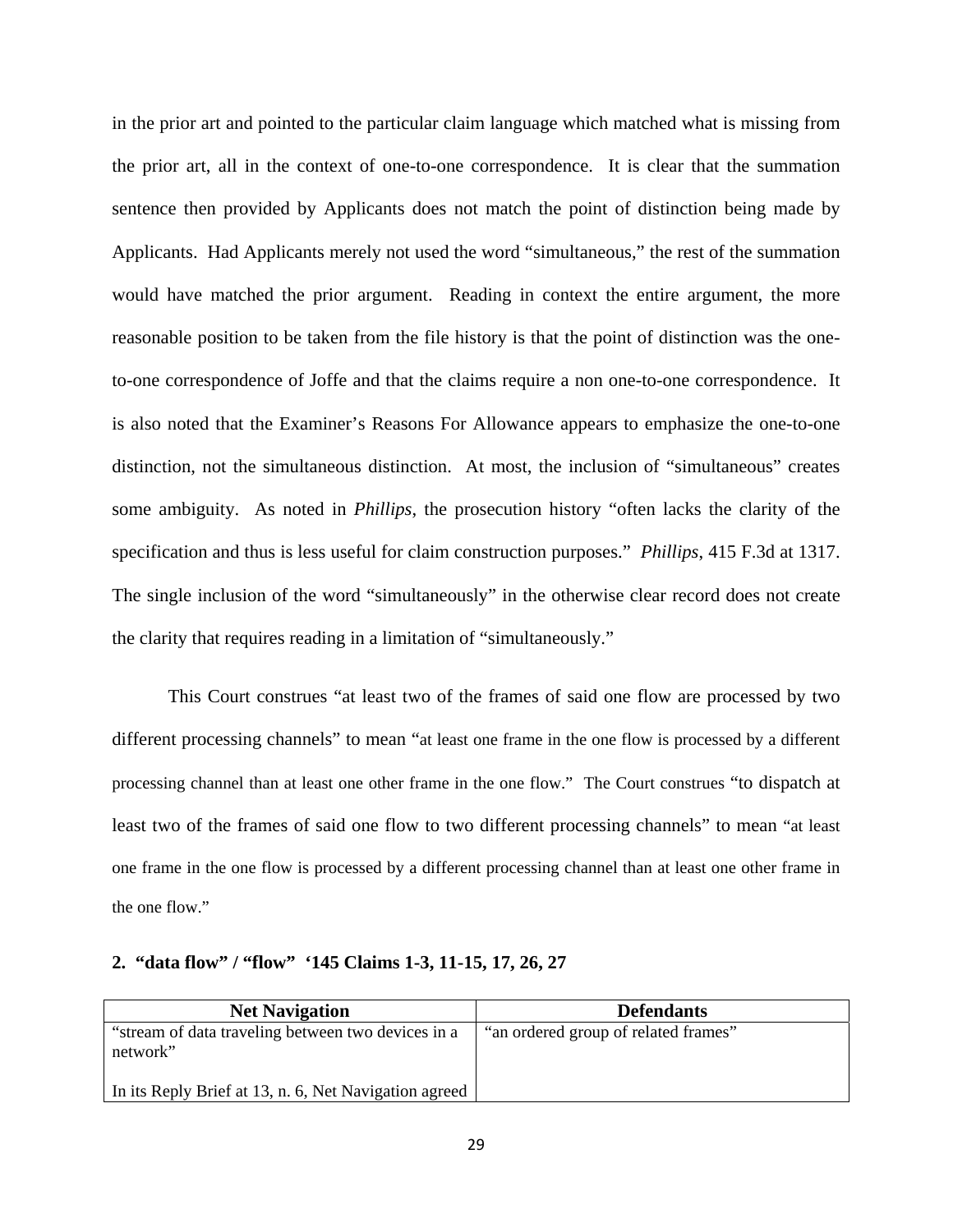| to: "stream of related data traveling between two |  |
|---------------------------------------------------|--|
| devices in a network"                             |  |

# **a. The Parties' Positions**

 Net Navigation asserts that its construction is consistent with the extrinsic dictionaries cited for the '860 Patent term "flow." Net Navigation further asserts that Defendants construction is inconsistent with the use of "in some embodiments" of '145 Patent specification 3:19-20: "In some embodiments the data ordering is maintained as if the data were processed sequentially by a single processing channel." Net Navigation asserts that it is improper to read in an embodiment merely because some embodiments contain the limitation. Dkt. 124 at 26. At the oral hearing, Net Navigation cited to Figure 1 and the corresponding specification which stated "we will call the data flow 1601 from port 114 to port 118 an 'ingress' flow, and the flow 160E from port 118 to port 114 and 'egress flow.'" Hearing Tr. at 172-73 (citing Figure 1, 4:48- 50). Net Navigation also asserted that Figure 2 merely shows the flows 160I and 160E without the ports being dedicated to individual users or ordered and in a manner more consistent with the plain meaning.

Net Navigation further asserts the doctrine of claim differentiation counters Defendants' construction as claim 1 has no limitation of ordering while dependent claim 3 adds the limitation "in the same order in which the data were received" (and similarly claim 17). Dkt. 124 at 26, Dkt. 139 at 13. In its reply, Net Navigation asserts that although relatedness is implied in the use of "stream," Net Navigation would agree to a modified construction of "stream of related data traveling between two devices in a network." Dkt. 139 at 13, n. 6. Net Navigation further asserts that the plain meaning of data is not limited to "frames." Net Navigation notes that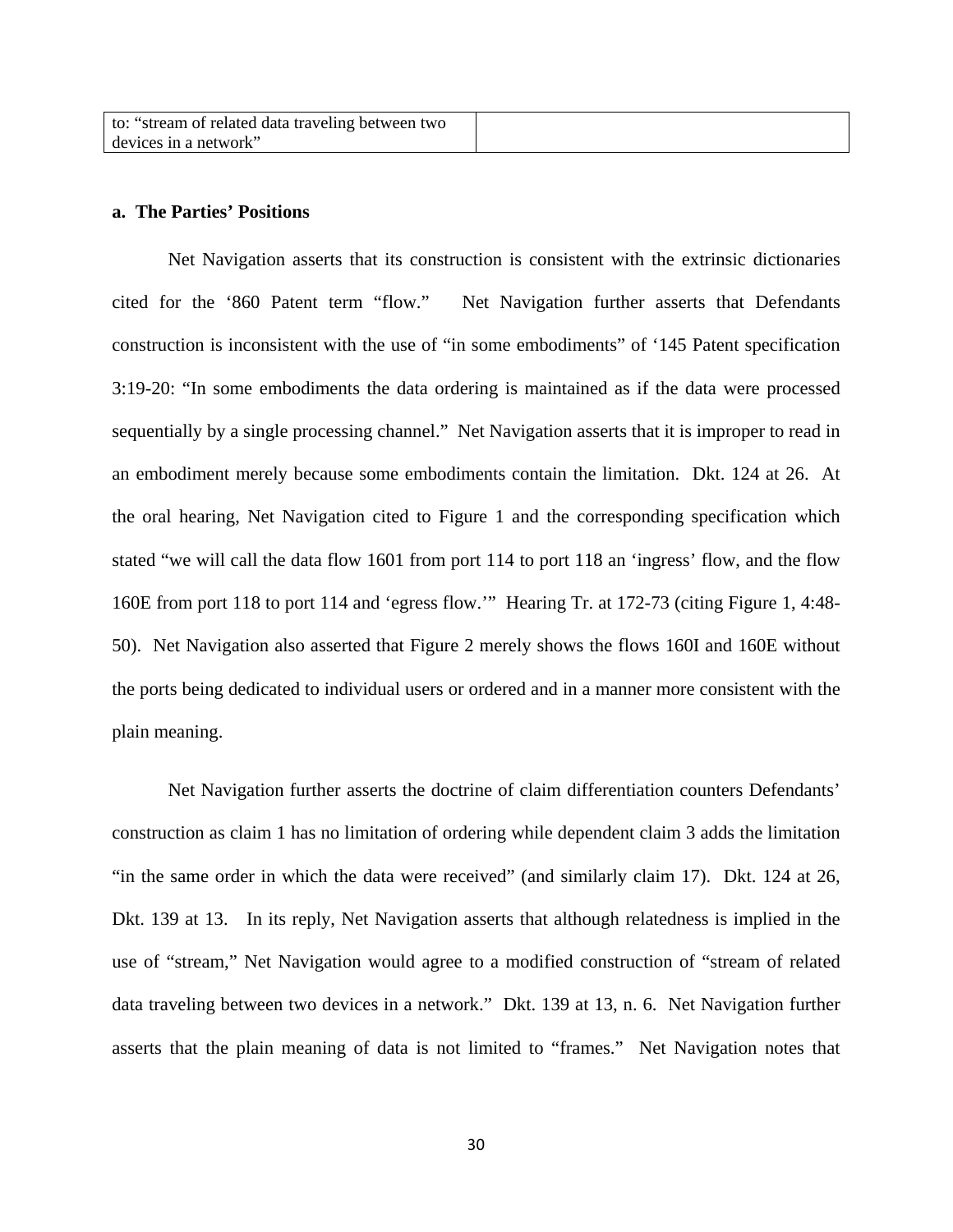limiting data to frames is inconsistent with the specification which refers to packets (10:6) and frames (10:7).

 In response, Defendants assert that the different data flows in the patent must be ordered because if a data flow meant nothing more than unrelated intermingled data, that different data flows could not be distinguished from each other. Dkt. 133 at 25-26. Defendants assert if the data flows were just random streams of data, there would be no reason to maintain order and no way to distinguish one flow from another. Thus, Defendants assert inherently the streams must be "related." Defendants assert that Net Navigation's construction would vitiate the sole distinction made by the patentee to distinguish the prior art during prosecution. Net Navigation again cites to the statement: "simultaneous processing of frames that belong to the same flow by different processing channels." Dkt. 133 at 26-27. Defendants assert that this distinction is meaningless if there is no way to determine whether frames "belong to the same flow." Dkt. 133 at 27. Defendants also cite to the specification as teaching ordering. Defendants cite to the Abstract: "the processed frames are transmitted to a second port in the same order in which they were received on the first port" and to 1:47-61 ("data are transmitted on the second port in the same order in which they were received") and 2:27-31 ("frames will be dispatched to the second flow in the same order…which is the order of the frames in the first data flow").

### **b. Analysis**

 Defendants' argument that streams need to be related and not merely random mixtures or selection of data is consistent with the surrounding claim language. Though, the Defendants point to examples in the specification in which ordering is referred to, Defendants have not pointed to disavowal that limits data flows to ordered data flows. In addition, as pointed out by Net Navigation in one citation it is clear that ordering is referred to with permissive "in some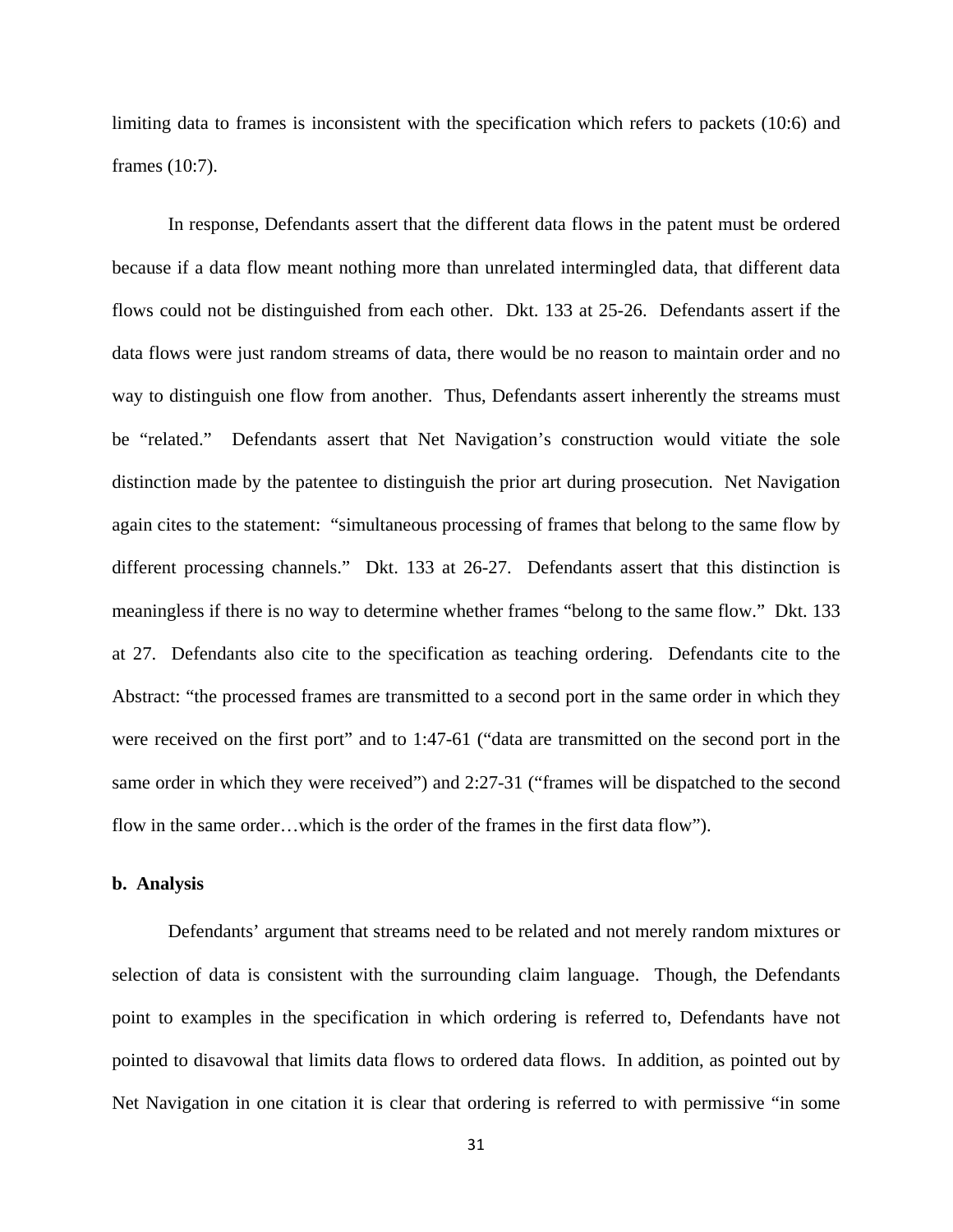embodiments" language. Further, there are uses of data flow in which it appears to merely represent the data flowing in and out of a given port. 4:48-50, Figure 2. It is also noted that one passage utilizes "[i]n particular, the system of the present invention is suitable for connection oriented protocols which require the frame ordering." 2:27-31. The use of language such as "is suitable" is more permissive in nature and does not conform with an interpretation that the system may only be used with frame ordering. In light of the specification as a whole, the intrinsic record does not reflect a mandate that the data flows must be limited to "ordered" data flows. Such an understanding is consistent with the dependent claims 3 and 17 which add the concept of ordering. Though claim differentiation is not controlling, it does in this case provide further support to Net Navigation's position.

 This Court construes "data flow" / "flow" to mean "stream of related data traveling between two devices in a network."

# **'122 PATENT**

#### **1. "data flow" / "flow" '122 Claims 13, 17**

| <b>Net Navigation</b>                                             | <b>Defendants</b>                                                                             |
|-------------------------------------------------------------------|-----------------------------------------------------------------------------------------------|
| "stream[s] of data traveling between two devices in<br>a network" | "any data transmission that can be assigned a<br>bandwidth and can compete for bandwidth with |
|                                                                   | other transmissions"                                                                          |

 At the oral hearing, the parties reached agreement on the construction of "data flow" / "flow" in the '122 Patent. The parties both agreed in their briefing that a passage in the specification controls the issues:

Further, the invention is not limited to ATM [asynchronous transfer mode]. In some embodiments, each structure 120 represents a non-ATM data flow or flows. We use the term "data flow" to denote any data transmission that can be assigned bandwidth and can compete for bandwidth with other transmissions. For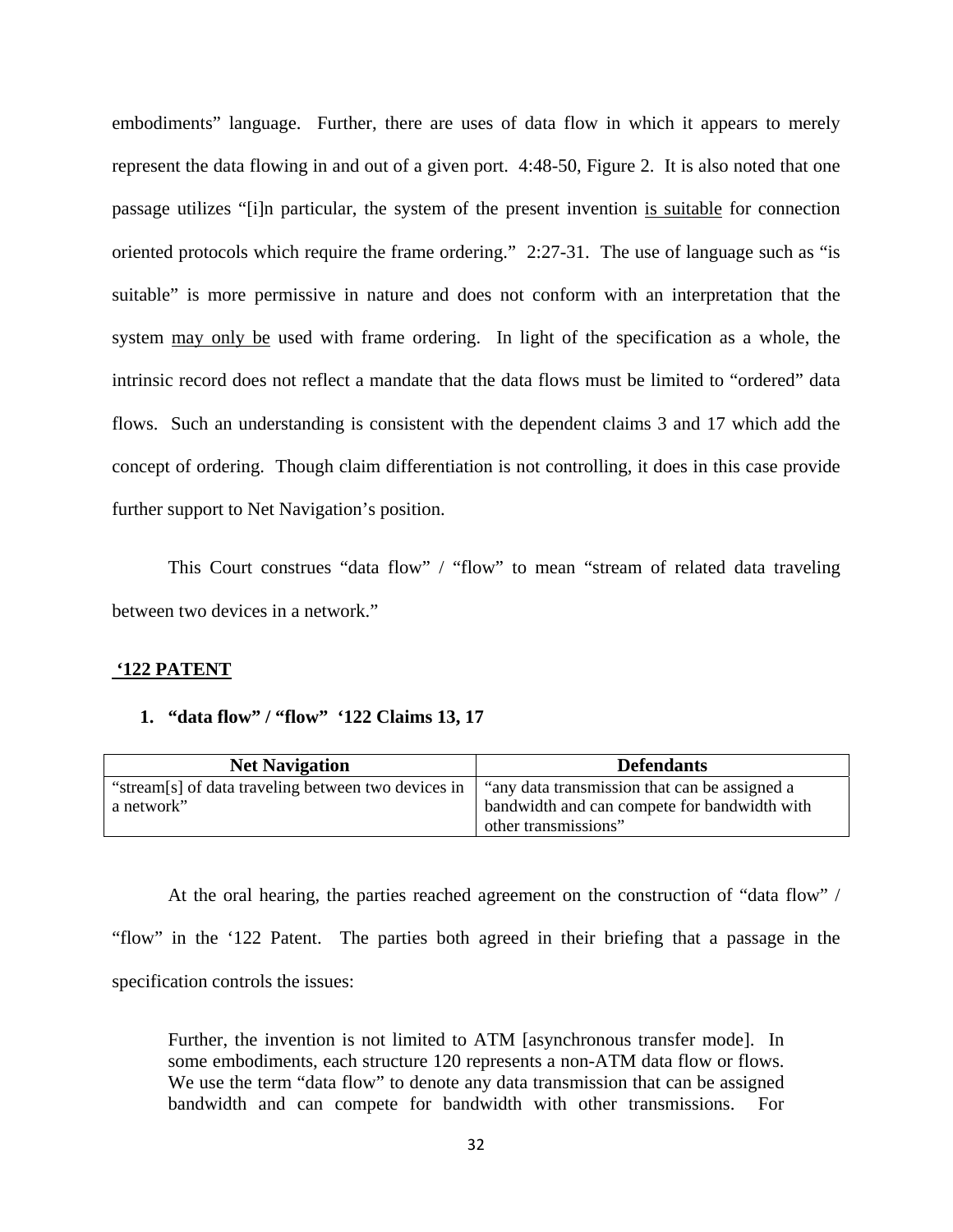example, a VP [virtual path] is a data flow. Each VC [virtual connection] with a VP is also a data flow. Another example of a data flow is a flow of IP packets having a predetermined source address and a predefined destination address. Another example is a flow of data on a TCP connection or a group of TCP connections. Other examples are possible. 6:26-36.

Dkt. 124 at 28, Dkt. 133 at 8. Net Navigation asserted that Defendants' construction if taken out of context could potentially exclude the example embodiments described above within the passage. At the oral hearing it became apparent that the parties primary disputes are questions related to infringement. Net Navigation agreed to the Defendants' construction and Defendants acknowledged that the examples given are included in the construction. Hearing Tr. at 89-92. As the parties have reached agreement, the Court shall construe "data flows" / "flows" in the '122 Patent to be "any data transmission that can be assigned a bandwidth and can compete for bandwidth with other transmissions."

**2. "bandwidth" / "bandwidth requirement" / "bandwidth to be given" '122 claim 13 / '122 Claim 13 / '122 Claim 17** 

| <b>Net Navigation</b>                  | <b>Defendants</b>                                 |
|----------------------------------------|---------------------------------------------------|
| "transmission capacity"                | "bits-per-second"                                 |
| "specified transmission capacity"      | "specified bits-per-second"                       |
| "predetermined specified transmission" | "the allocated percentage of the total bandwidth" |

#### **a. The Parties' Positions**

 Net Navigation asserts that "bandwidth" is a commonly understood term with a plain meaning. Net Navigation asserts that its common meaning is consistent with the usage in the specification at 1:11-15 and 2:7-10 and consistent with technical dictionaries. Dkt. 124 at 29-30. Net Navigation objects to Defendants' use of "bits per second" as the specification notes this is how bandwidth is measured not defined ("here the bandwidth is measured in bits per second"). Dkt. 124 at 30 (quoting 2:16-18). Net Navigation also objects to Defendants' importation of the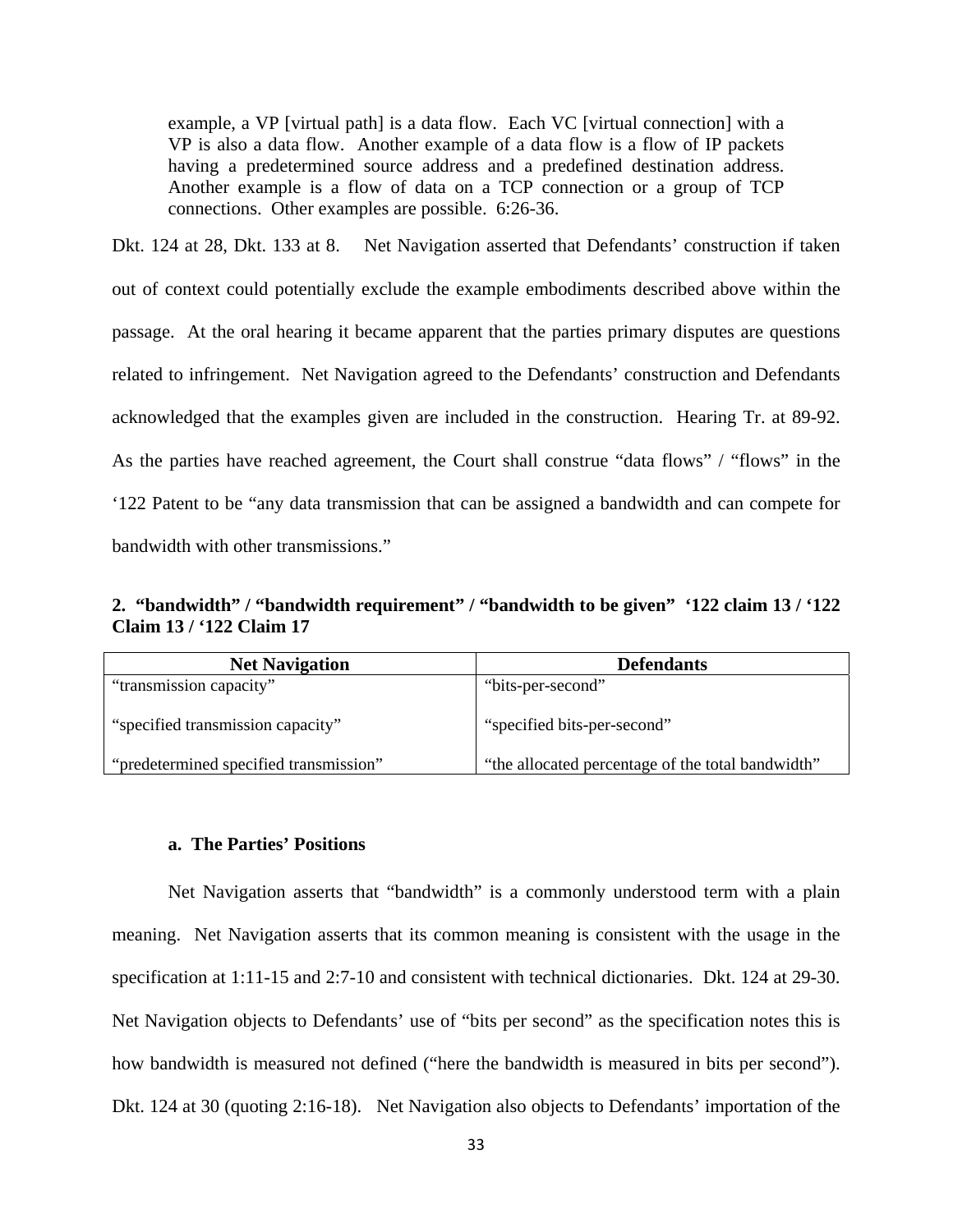limitation "the allocated percentage of the total." Net Navigation states that "percentage" appears in one embodiment, does not appear in the claims, and would be improper to import into the claim. Dkt. 139 at 15.

 Defendants cite to the statement at 1:9-10: "data transmission in networks may be subjected to some bandwidth (i.e. bits-per-second) requirements." Defendants assert that this indicates the patentee was acting as his own lexicographer. Dkt. 133 at 29. Defendants assert that the specification repeatedly refers to "bits-per-second" citing to 1:9-10, 2:17-20.

With regard to "bandwidth to be given," Defendants cite to:

Each VC is to be given some bandwidth which is a portion of the total bandwidth of port 130. 1:21-22.

Each VC is to be given a percentage of the bandwidth as shown in the following Table 2. 4:11-12.

Defendants also cite to Table 2 at 4:15-20 which includes "Percentage of Bandwidth to be given to the VC." Dkt. 133 at 30.

# **b. Analysis**

 In order for a patentee to act as a lexicographer, the record "must clearly set forth a definition of the disputed claim term." *CCS Fitness, Inc. v. Brunswick Corp.*, 288 F.3d 1359, 1366 (Fed. Cir. 2002). In contrast to the language in the '122 Patent described above with regard to data flow ("we use the term … to denote…"), the language cited by Defendants is not clear lexicography. Defendants have not raised a valid dispute that the term "bandwidth" generally would not be well understood by one skilled in the art. Further, the mere use of "i.e." in the context of the usage of bandwidth in the '122 Patent as a whole does not rise to the level of a clear statement of lexicography. Moreover, Net Navigation points to portions of the